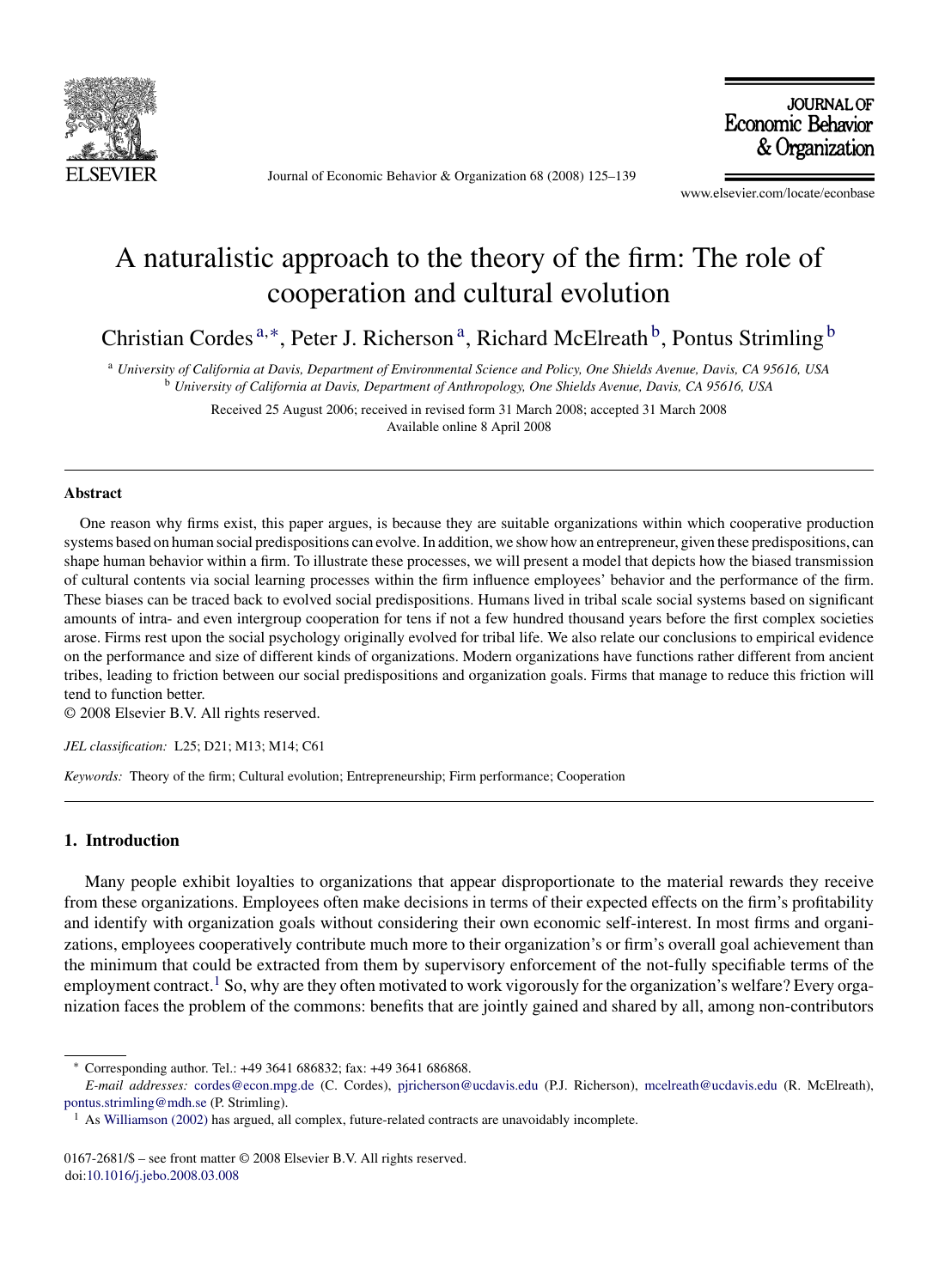and contributors, and the resulting temptation of free-riding [\(Simon, 1991\).](#page-14-0) Why is there anything besides free-riding, and why do employees identify with organizational goals at all? Do organizations depend entirely on motivating agents through their selfish interests in order to operate successfully? Connected to these puzzles, why is the organizational form of the multi-person firm preferred to ordinary market transactions?

To provide some answers to these questions, this paper identifies empirically testable postulates about what motivates people in organizations and firms and about how the transmission of cultural contents via processes of social learning influences their behavior in this respect. As will be shown, cultural transmission is biased; people tend to acquire some cultural variants rather than others.<sup>2</sup> Moreover, this process of cultural transmission is influenced and constrained by humans' evolved psychology that shapes what we learn, how we think, and whom we imitate. This approach offers a new perspective to the debate on why firms exist ([Coase, 1937; Alchian and Demsetz, 1972; Williamson, 2002\):](#page-13-0) firms, we argue, are organizations within which a cooperative regime based on evolved social predispositions can be established. Moreover, firms are culturally variable and evolve new cultural forms as time passes. This evolution is partly driven by entrepreneurs and other business leaders in entrepreneurial roles [\(Penrose, 1959; Langlois, 1998\),](#page-14-0) partly by the decisions made by rank-and-file members, partly by the firm's competitive success or failure ([Alchian, 1950\),](#page-13-0) and partly by cultural evolution in the larger society within which firms are embedded. This paper's naturalistic approach – implying a behavioral model of human agents that is based on human nature as explored by evolutionary biology, cognitive science, and other disciplines – contributes to an understanding of the processes by which corporate cultures evolve. The theory of gene-culture coevolution will serve as the central tool in this analysis [\(Boyd and Richerson,](#page-13-0) [1980, 1985; Richerson and Boyd, 2005;](#page-13-0) see also [Nelson and Winter, 1982; Bowles, 2004\).](#page-14-0) It shows the connection between humans' innate psychological predispositions and the organizations in which humans are embedded.

Another link between evolved cognitive capacities – giving rise to bounded rationality – and the theory of the firm is provided by the concept of "cognitive leadership" ([Witt, 1998, 2007\).](#page-14-0) This theory shows how a business conception motivates and coordinates firm members and how an entrepreneur can foster cooperation while holding down opportunism.<sup>3</sup> Thereby, it emphasizes the crucial cognitive input of entrepreneurs and other business leaders in organizing production and trade.<sup>4</sup> Central to this approach is the implementation of a business conception as a socially shaped cognitive frame within the firm that directs the scarce resource of "human attention". We will draw on this concept to scrutinize the outstanding role of an entrepreneur or business leader in the socialization process of employees.<sup>5</sup>

An answer to motivational questions derived only from the employment contract, which is bound to have enforcement problems ([Williamson, 2002\),](#page-14-0) does not explain how employees are induced to work more than minimally and, what is more, perhaps even with initiative and enthusiasm (see [Simon, 1991\).](#page-14-0) An approach that exclusively focuses on individual maximizing behavior of parties cannot explain why employees should tend to maximize the firm's profits when making the decisions that are delegated to them. This paper argues that humans certainly have selfish interests. This trait we share with every organism. However, humans have a marked inclination toward cooperation within groups. Arguments based on natural selection processes are often invoked, explicitly or implicitly, to derive selfish characteristics of the agents (see [Bergstrom, 2002\).](#page-13-0) Gene-culture coevolutionary theory, in contrast, shows how non-selfish, cooperative human traits evolved: the social predispositions [\(Henrich, 2004; Gintis et al., 2005\).](#page-13-0)

*A Behavioral Theory of the Firm* ([Cyert and March, 1963\)](#page-13-0) was an early approach to an economic theory of organizations with an explicit grounding in behavioral reality. The work done within the tradition of the "Carnegie School" provided important support for the notion that some aspects of human behavior within organizations are based on simple rules ([March and Simon, 1958; Simon, 1978; Winter, 1971; Nelson and Winter, 1982\).](#page-14-0) While this behaviorist position concentrated on forms of simple rule-governed behavior, such as satisficing behavior, problem triggered

<sup>&</sup>lt;sup>2</sup> A cultural variant is defined as an idea, skill, belief, attitude, or value that is acquired by social learning and that influences an individual's behavior.

<sup>&</sup>lt;sup>3</sup> The prevention of opportunistic behavior is the dominant theme of transaction-cost-based explanations of the "nature of the firm" (see [Coase,](#page-13-0) [1937; Williamson, 1985\).](#page-13-0)

<sup>4</sup> This is a task that, according to [Langlois \(2003\), c](#page-13-0)alls for the kinds of cognition for which humans have been equipped by biological evolution and where they enjoy a lasting cognitive comparative advantage over machines.

<sup>&</sup>lt;sup>5</sup> For simplicity, we consider only a single leader and a population of undifferentiated employees. Obviously, many real firms have stockholders, a board of directors, a hired management team, and other organizational complexities. We suggest that same basic dynamics we model here will occur in organizations with more complex leadership structures.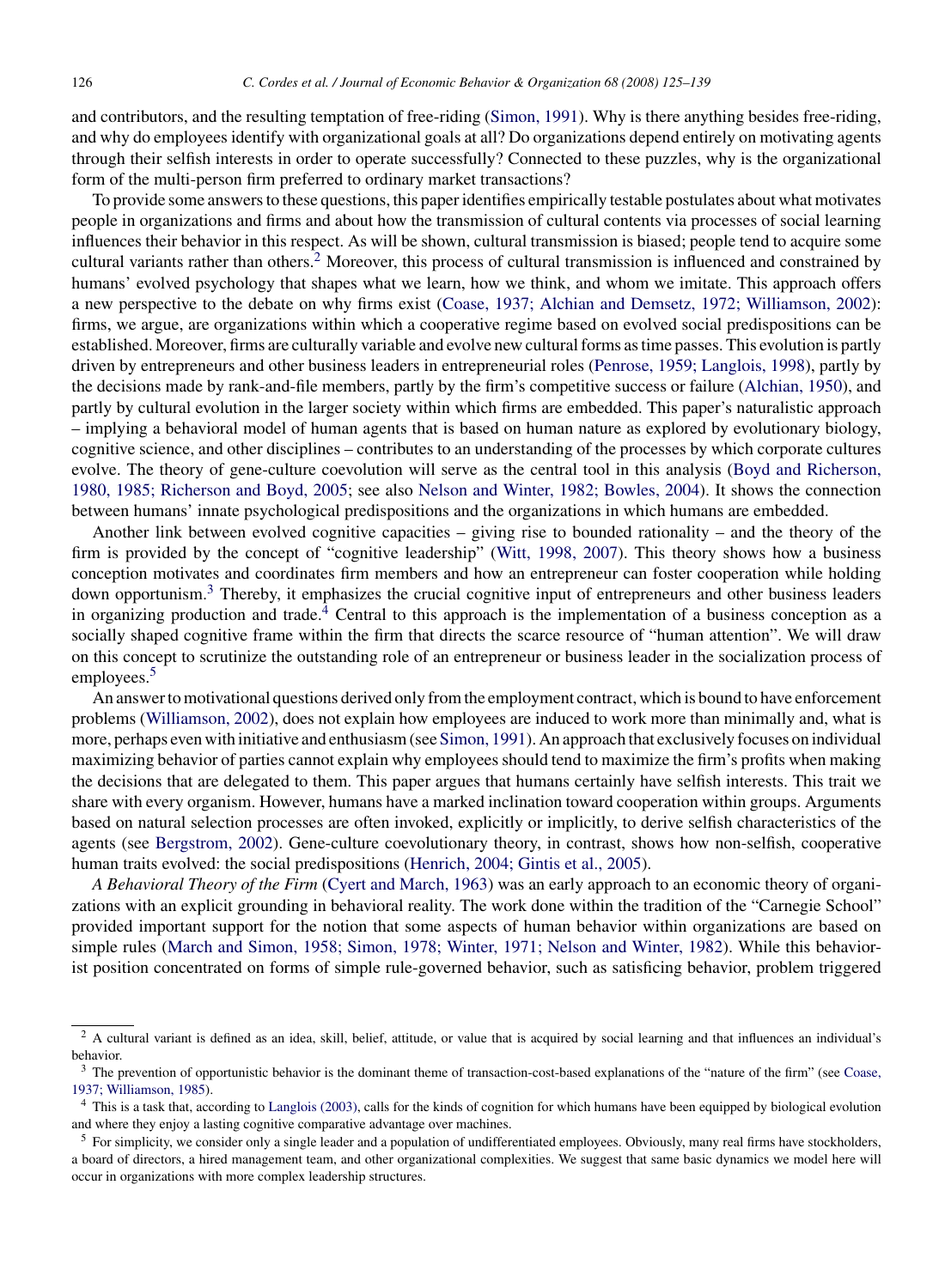<span id="page-2-0"></span>search activity, standardized decision rules, rules of thumb, mark-up pricing, and organizational routines, this paper's approach focuses on more complex rules and biases that take effect in the transmission of cultural contents between agents in general. Furthermore, we explicitly derive these rules and biases from humans' evolutionary past and show the direct links between evolutionary theory and the study of organizational behavior. A starting point common to both avenues is the recognition of the boundedness of rationality. Imitating or learning from others is one of the most important means by which humans finesse the bounds of rationality [\(Boyd and Richerson, 1993\).](#page-13-0) Weakly rational decision-making applied to choices among cultural traditions simulates organic evolution but substantially speeds up the process. By studying the nature of human psychology and the cultural traditions it supports, both approaches provide some "micro-foundations" of organizational or firm behavior.

Notwithstanding these behavioral approaches, transaction cost oriented concepts dominate the research agenda in the theory of the firm. According to transaction cost theory, the organizational form of the firm – rather than market transactions – is chosen in order to minimize transaction costs, hold-up, and post-contractual hazard as well as to internalize scale economies (see, as a point of origin, [Coase, 1937, 1992; Williamson, 1975, 2002\).](#page-13-0)<sup>6</sup> The prevailing view of why firms exist has been that they serve to keep in check the transaction costs arising from the self-interested motivations of individuals. It is only via monitoring combined with employment contracts that appeal to an agent's selfinterest that shirking may be mitigated. Recent theoretical and empirical work shows how monitoring and enforcement schemes designed to motivate supposedly selfish rational actors can "crowd out" intrinsically motivated desirable behavior [\(Frey and Jegen, 2001\).](#page-13-0) We argue that what successful firms do better than markets, besides economizing on transaction costs, is establish a cooperative regime among its employees that "crowds in" desirable behavior based on humans' unique evolved group-regarding social predispositions. The paper tackles the task of understanding how entrepreneurs and other business leaders can actively shape human behavior within a firm, given these predispositions, and how this affects firm performance and size, a cognitive dimension that is usually neglected in both transaction cost economics and the theory of the firm more generally [\(Witt, 2007\).](#page-14-0) A transaction cost based analysis, it is argued, is an insufficient vehicle with which to examine such organizational capabilities and challenges.

The paper proceeds as follows. Section 2 introduces the social predispositions hypothesis that is based on a process of cultural group selection. A cognitive model of the role of the entrepreneur is also sketched. Next, Section [3](#page-4-0) develops a model of intra-firm cultural transmission. Recursion equations account for processes of social learning that increase the frequency of some cultural variants while decreasing that of others and depict a firm's growth process. Potential implications of the insights gained before for the theory of the firm are the subject matter of Section [4.](#page-8-0) Especially the challenges and possibilities for the entrepreneur in establishing a certain corporate culture within the firm are in this section's focus. Section [5](#page-12-0) concludes the paper.

#### **2. The social predispositions hypothesis and the role of the entrepreneur**

A central tenet of evolutionary theory is that behavior of organisms should maximize genetic fitness. Furthermore, as a corollary of this principle, natural selection leads to cooperation among large numbers of individuals only if they are genetically closely related. With the exception of humans – in human organizations, cooperation that includes non-relatives readily emerges spontaneously in small- and medium-sized groups – this result seems consistent with the available data [\(Wilson, 1975\).](#page-14-0)

Cooperation seems to be a kind of first choice for human actors.<sup>7</sup> This disposition is rare in nature if not uniquely human. The question is, then, what the origins of this inclination toward cooperation are. In order to understand this phenomenon, we require a theory that explains why humans, but not other organisms, are capable of large scale cooperation among non-relatives. [Boyd and Richerson \(1982, 2002\)](#page-13-0) and [Richerson and Boyd \(2005\)](#page-14-0) propose that the disposition for cooperation has evolved by a process of cultural group selection. Humans are also unique in the degree to which they depend upon socially transmitted information (culture) to create complex adaptations ([Tomasello, 1996\).](#page-14-0) While genetic variation between human groups is very hard to maintain due to intergroup migration, cultural variation

<sup>6</sup> Transaction cost theorists also hint at the possibility that the governance structure of the firm may not be deliberately chosen but a result of an evolutionary selection process (e.g., [Williamson, 2000\).](#page-14-0)

<sup>&</sup>lt;sup>7</sup> See the abundant evidence from experimental game theory and experimental economics (e.g., Bolton and Ockenfels, 2000; Güth and van Damme, 1998; Fehr and Gächter, 2000; Fehr and Schmidt, 1999; Rubin, 1982).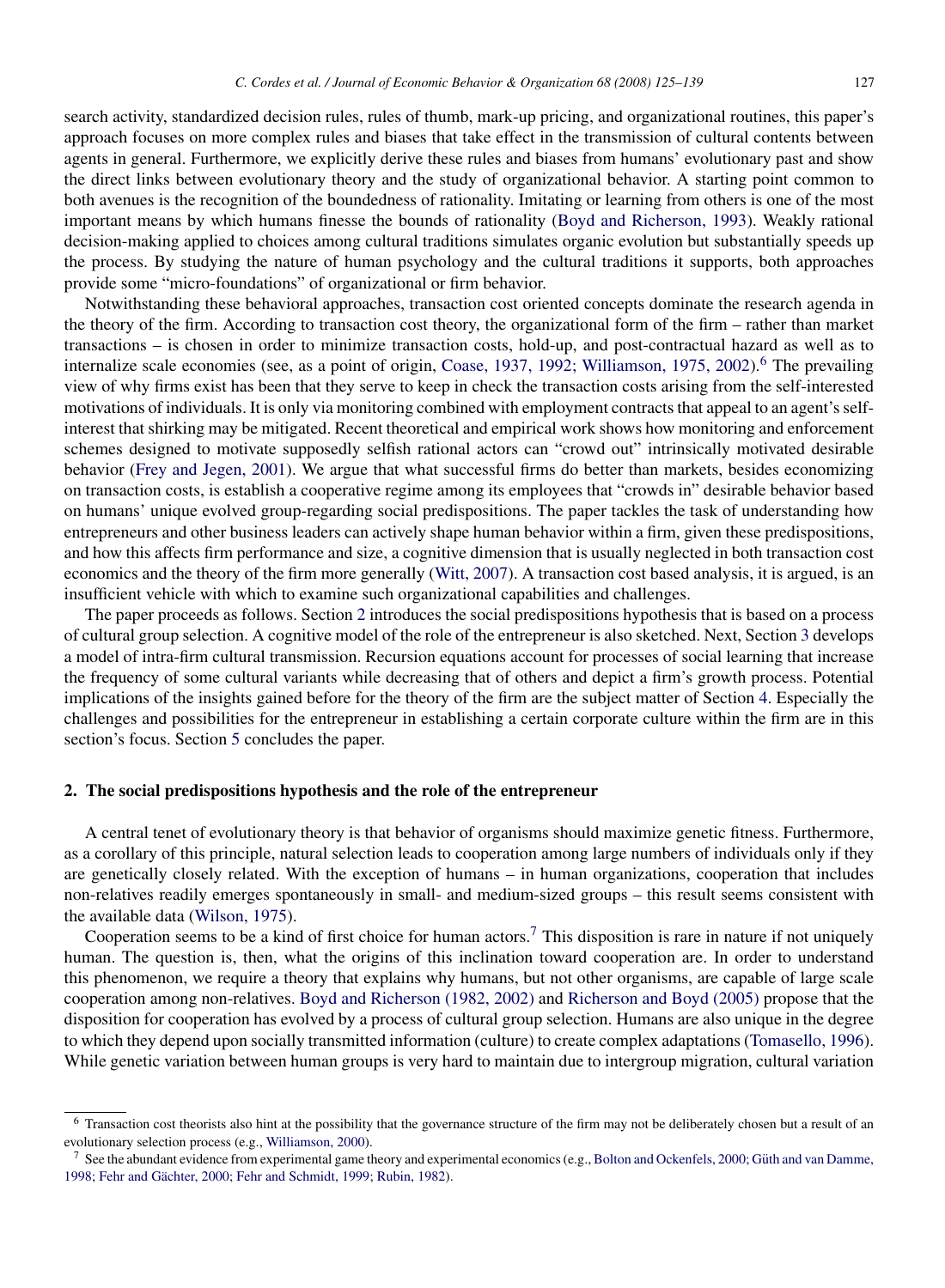between groups can resist the destruction of intergroup variation.<sup>8</sup> Cultural variation can more easily respond to group selection because of mechanisms peculiar to culture that maintain variation even when migration rates are appreciable. One of these mechanisms in cultural transmission is the well-studied conformist bias (see, for an overview, [Aronson et](#page-13-0) [al., 2002, c](#page-13-0)h. 8, [Kameda and Diasuke, 2002; Henrich, 2004; Richerson and Boyd, 2005, p](#page-13-0). 120ff). If social learners use a conformist bias, they will discriminate against traits that are rare in their local population. A fairly modest conformist bias will maintain intergroup variation in the face of fairly high intergroup migration rates.

Conformist transmission belongs to the class of frequency-dependent biases and has been a simple heuristic that improves the chance of acquiring the locally favored cultural variant [\(Boyd and Richerson, 1985, p. 216ff, and 1989\).](#page-13-0) Especially if the environment changes slowly and the information available to an individual is poor, a strong reliance on social learning that favors a strong conformist tendency evolves. In general, frequency-dependent bias will occur if the probability that social learners acquire a variant depends nonlinearly on the frequency of the variant among the set of models. The boundedness of human rationality in the face of a complex world induces individuals often to adopt culturally transmitted behaviors without independent evaluation of their outcomes [\(Richerson and Boyd, 2001\).](#page-14-0) The constrained psychological resources are a fundamental part of cultural evolution.

This bias uses the commonness or rarity of a cultural variant as a basis for choice. Due to the conformist bias, agents pick the cultural variant that is used by most of the models in a population (see also [Henrich and Boyd, 1998\).](#page-13-0) Other cultural processes, like symbolic markers of group identity, also tend to limit the flow of ideas from group to group ([McElreath et al., 2003\).](#page-14-0) The patterns of group formation and group competition in small-scale societies satisfy the requirements of cultural group selection models ([Soltis et al., 1995\).](#page-14-0) In these models, groups with prosocial norms for cooperation have a considerable advantage over other, competing groups ([Richerson and Boyd, 2005,](#page-14-0) p. 214ff, [Henrich, 2004\).](#page-13-0)

The ancestors of modern humans became highly cultural in the Middle Pleistocene, perhaps 250,000 years ago ([McBrearty and Brooks, 2000\).](#page-14-0) If cultural group selection became an appreciable evolutionary force about that time, it would have set in motion a process of gene-culture coevolution.<sup>9</sup> The prevalent level of cooperation based upon the prevailing social transmitted institutions in a group would exert selection on innate human social dispositions. We imagine a long period of repeated gene-culture coevolutionary cycles in which primitive social institutions became established in populations and, in turn, exerted a coevolutionary response. Over many generations this coevolutionary dynamic generated a social psychology that facilitated cooperation. This coevolutionary dynamic makes genes as susceptible to cultural influences as *vice versa*. Moreover, the selective mechanisms involved in this process can favor quite different behaviors from those favored by selection on genes alone. As a result, any gene that contributed to prosocial behavior or anti-social conduct would have undergone selection by coevolution. Culturally evolved social environments favored an innate psychology that is suited to such environments, for example, a psychology aiming at gaining social rewards and avoiding social sanctions.<sup>10</sup> In this way, cultural institutions set up a moral community—the tribe for a want of a better word.<sup>11</sup> The complex societies of the sort we live in only began to evolve about 5000 years ago, too little time for much, if any, evolution of the innate aspects of our social psychology. Hence, complex societies are based upon the cultural evolution of institutions that use our tribal social predispositions as their raw material. Thus, the organizations of which complex societies are composed, such as business firms, in many ways resemble ancestral tribes ([Richerson and Boyd, 1999\).](#page-14-0) The business firm is an interesting type of organization since in competitive economies they are free to succeed or fail. The idea that success or failure depends importantly upon corporate cultures has been a staple of the economics and business management literature [\(Denison, 1996; Deal and Kennedy, 1982; Kotter and](#page-13-0) [Heskett, 1992\).](#page-13-0) The evolution of business organizations and tribes should have a lot in common.

<sup>8</sup> The first aspect is the central problem of any genetic explanation of group selection.

<sup>&</sup>lt;sup>9</sup> To enable this process to start, a group-beneficial variant must become common in an initial subpopulation only once; then the conformist effect will favor its further increase by group selection.

<sup>&</sup>lt;sup>10</sup> Evidence from neuroscience, for example, shows that cooperation leads to the activation of brain regions involved in the release of dopamine and in pleasure behavior, thus reinforcing cooperation ([Rilling et al., 2002\).](#page-14-0) Cultural rules that are affectively evaluated in a positive way may be transmitted preferentially.

<sup>&</sup>lt;sup>11</sup> The political economies of simple societies vary a lot and the traditional but polysemous term "tribe" sweeps a lot of important anthropology under the rug. For a discussion of the nomenclature problem see [Richerson et al. \(2003\). F](#page-14-0)or an account of the evolution of relative large, cooperative, egalitarian hunter–gatherer societies from smaller, less cooperative dominance structured ape societies see [Boehm \(1999\). F](#page-13-0)or more details on cultural evolution and its underlying processes see [Boyd and Richerson, 1985](#page-13-0) and [Richerson and Boyd \(2005\).](#page-14-0)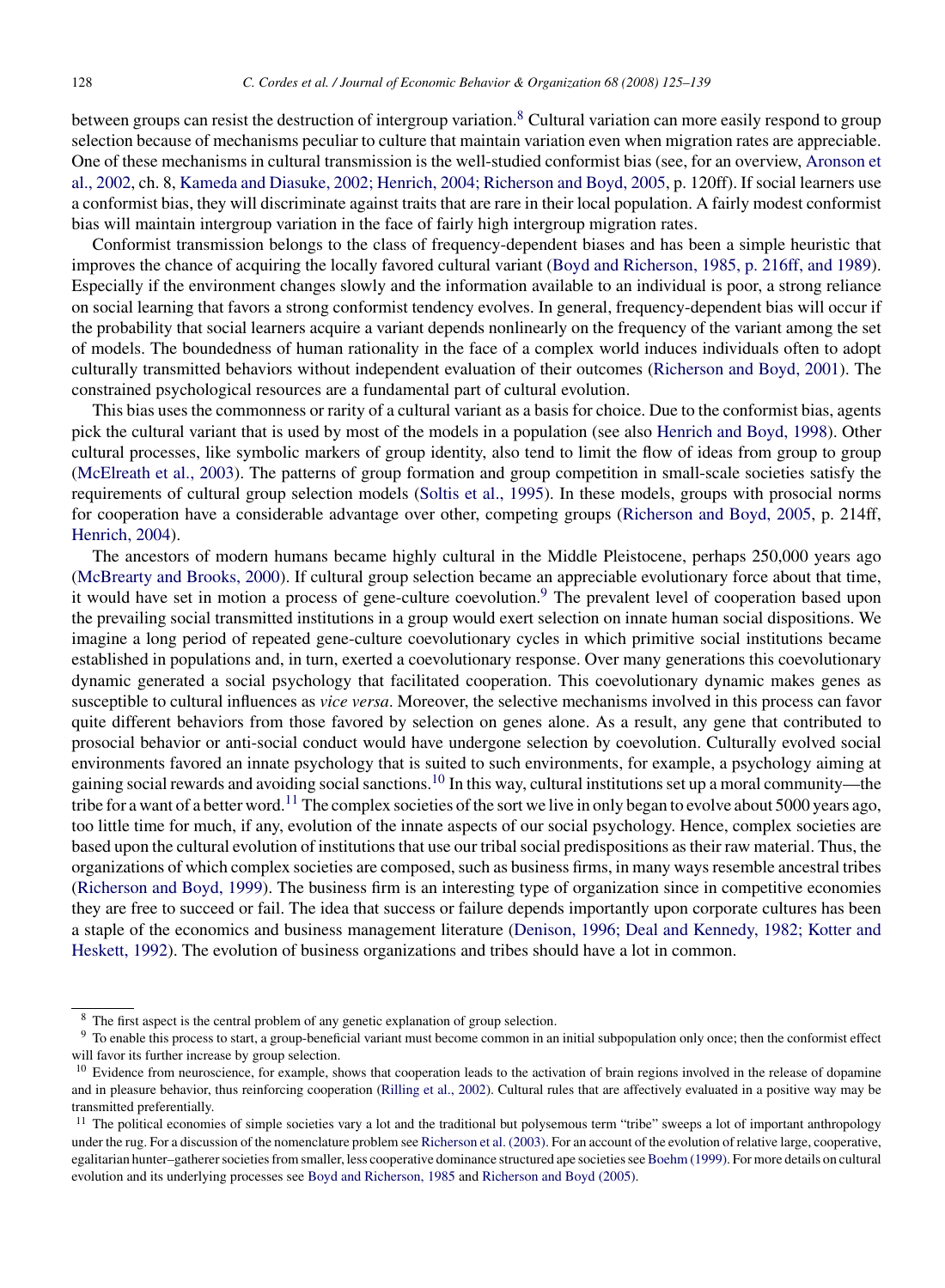<span id="page-4-0"></span>In order to model the evolution of corporate culture, a deeper understanding of the role of the entrepreneur or business leader is necessary. The theory of cognitive leadership offers such an understanding and has been formulated by [Witt \(1998, 2000\).](#page-14-0) According to Witt, the development of firm organizations is constrained by regularities in human cognition and restrictions on humans' information processing capacities; he also accounts for the boundedness of human rationality. Humans' evolved cognitive apparatus faces constraints that entail a selective processing of sensory information on the basis of discriminative attention processes. Cognitive cues are employed to discriminate among information and are themselves organized into more complex systems called cognitive frames that guide classificatory and interpretative mental activities ([Anderson, 2000,](#page-13-0) ch. 3 and 5). Incoming information is screened for cognitive cues that trigger associations with patterns already existent in memory. Starting from a set of innate cues that comprise cultural biases, associative chains, enabled by the innate capability of associative learning, create more and more complex sets of frames. By introducing a "business conception" as a cognitive frame, an entrepreneur can take advantage of these cognitive dispositions: such a conception can furnish the employees with a shared cognitive framework that directs the limited resource of "human attention" (see also [Simon, 1978\).](#page-14-0) Cultural variants compete for this scarce cognitive resource of the social learner and for control of behavior [\(Richerson and Boyd, 2005,](#page-14-0) p. 73). If employees adopt the entrepreneurial business conception as their own cognitive frame for their firm-related activities, a firm's organization can attain a higher degree of cognitive coherence among its members, which affects the interpretation of information, the coordination of dispersed knowledge, and individual endeavor, as well as the motivation to contribute to a common goal instead of private interests ([Witt, 2007\).](#page-14-0)<sup>12</sup> A business conception building on humans' social predispositions including their inclination toward group-beneficial and cooperative behavior can be considered to be especially attractive as a shared cognitive frame and plays an important role in coining a business culture.

In the formation of these shared cognitive frames, cultural transmission based on social learning plays a crucial role. This is because the change of these frames hinges on processes of intense social interaction.<sup>13</sup> Cognitive commonalities emerge from, for example, communication and observational learning from social models of behavior. For the entrepreneur to set up a "business conception" as a shared cognitive frame, it is necessary to exert some "cognitive leadership" and serve as a role model [\(Witt, 2000\).](#page-14-0) By doing so, an entrepreneur relies on another cultural bias: the model-based bias that will be introduced in the next section. This bias includes a predisposition to imitate successful or prestigious individuals. In this context, the chances of succeeding in implementing cognitive leadership and shared cognitive frames on a face-to-face basis improve the smaller the group of employees; the more frequent and intense communication is, the more similarities can emerge in the interpretative frames. The frequency of face-to-face interactions declines, however, as the size of the firm organization grows. Cognitive coherence becomes a problem: the entrepreneur's capacity to exert cognitive leadership becomes insufficient (her own cognitive resources are limited), and cognitive coherence is no longer spontaneously achieved. The straining of the entrepreneur's capacity to influence the social learning processes may result in a loss of the mutually contingent and motivational attitudes. Competing cultural contents, for example, the direct bias favoring opportunistic behavior (see Section 3), can spread individualistic frames and change corporate culture to the detriment of the organization.<sup>14</sup>

# **3. A model of intra-firm cultural transmission**

A fundamental assumption of the approach developed here is that the positive theory of the individual firm can profit from an evolutionary approach. A firm is a potentially immortal population of mortal individuals (not to mention other forms of turnover). To understand how corporate cultures evolve, we need to account for the processes that increase the frequency of some cultural variants and reduce that of others. A complex concatenation of such processes will constantly play upon any organization's culture. The preceding section described a set of concepts and hypotheses that structure the view on this process and its key mechanisms. In this section, we illustrate how such considerations are

<sup>&</sup>lt;sup>12</sup> Of course, the adoption of a business conception as a cognitive frame also depends on the quality and appeal of the business conception.

<sup>13</sup> Cognitive distance between the agents can affect the effectiveness of social interactions (for details, see [Nooteboom, 2000, p](#page-14-0). 72f).

<sup>&</sup>lt;sup>14</sup> [Henrich and Gil-White \(2001\)](#page-13-0) make a distinction between power and prestige, arguing that prestige exists because people freely grant it to those who they believe are a source of good ideas to borrow. Most accounts of leadership, including business leadership, emphasize power, specifically the ability of a power-holder to influence others' behavior by rewards and punishments. Interestingly the small-scale societies under which our social predispositions evolved tolerated very little exercise of power but relied heavily upon prestige.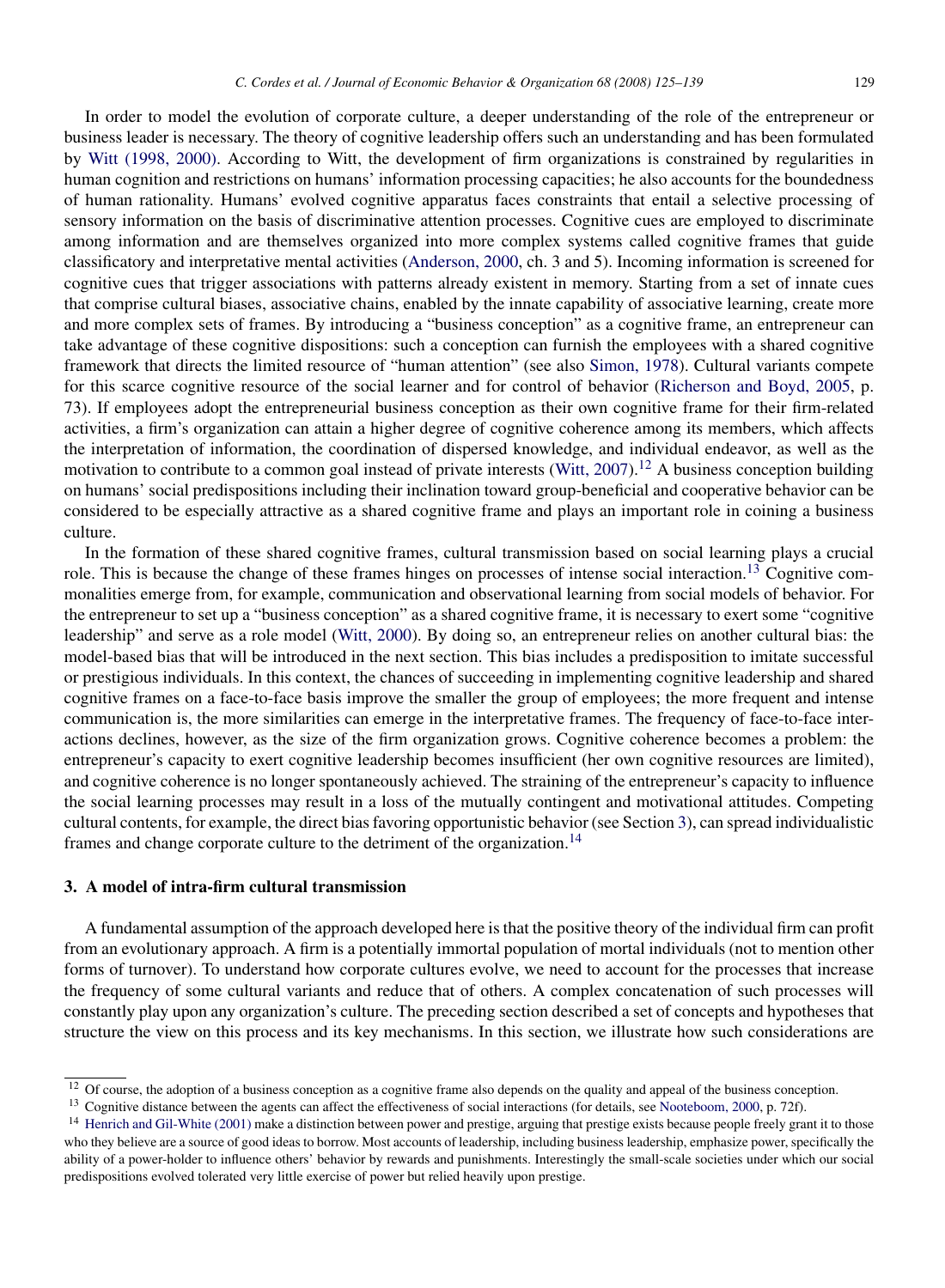translated into formal evolutionary models. We model three basic processes: the impact of entrepreneur/leaders upon firm culture, the impact of individual learning by ordinary employees, and a firm's growth process.

To model the transmission of a dichotomous cultural trait, we begin by labeling the variants, say *c* and *o*, where *c* represents the variant "cooperative behavior" and *o* the variant "opportunistic behavior". These variants could, however, be any pair of alternative culturally transmitted behaviors, one of which makes a positive contribution to the profits of a firm and the other a negative impact. The state of the group is determined by the frequency of employees with the variant  $c$ , labeled  $p$ . Now, the task is to find a recursion equation in discrete time that allows us to predict the frequency of  $p$  in the next stage of the transmission process given its frequency in the present stage. Transmission takes place from the entrepreneur or business leader to the employees and from employees to agents entering the firm in the course of firm growth. The model comprises processes that change the frequency of the two cultural variants. These cultural evolutionary forces are derived from the social predispositions hypothesis presented above, so the biases in cultural transmission presented in the following are the result of interacting genetic and cultural evolutionary processes.<sup>15</sup>

#### *3.1. The leading role of the entrepreneur: a model-based bias*

The choice of a cultural trait can be based on the observable attributes of the individuals who exhibit the trait ([Richerson and Boyd, 2005, p](#page-14-0). 69, [Harrington, 1999\).](#page-13-0) Selection favored social learners who have been able to evaluate potential models and copy the most successful among them, thereby saving the costs of individual learning (see also [Rogers, 1983; Henrich and Gil-White, 2001; Labov, 2001\).](#page-14-0) Hence, such a model-based bias includes a predisposition to imitate successful or prestigious individuals. In general, such an indirect bias results if social learners use the value of a second character that characterizes a model (e.g. prestige) to determine the attractiveness of that individual as a model for the primary character (e.g. a business conception and cooperative behavior). This method of evaluating different cultural variants is likely to be much less costly than directly evaluating these variants ([Boyd and Richerson,](#page-13-0) [1985, p](#page-13-0). 135). An entrepreneur may take advantage of this human characteristic by providing a prestigious role model for social learning processes that is embedded in the business conception, for example, by demonstrating cooperative attitudes as a worth-while. We will refer to variations in the ability to use her prestige to influence other employees as the charisma of entrepreneurs and other leaders.

In organizations, the entrepreneur is just one source of information. Other members also influence the agenda of communication and introduce rival cognitive frames and social models (see [Witt, 2007; Salancik and Pfeffer, 1978\).](#page-14-0) We assume that an agent entering the firm is influenced by the entrepreneur and *n* peers she is interacting with. To depict the importances of the models in different social roles in the cultural transmission process, we assign different weights, *A*<sup>E</sup> and *A*P, to the models. A large value of *A*<sup>E</sup> means that the employee is disproportionately likely to acquire the cultural variant of the entrepreneur.  $nA_P$  reflects the weight of an employee's fellow employees, whereby  $A_E + nA_P = 1$ . As we argued in the preceding section, the entrepreneur's influence as a role model in implementing shared cognitive frames is decreasing with a growing group size. Therefore, her weight  $A<sub>E</sub>$  is assumed to be dependent on the group size *n*. The total, i.e., firm size adjusted, actual weight of the entrepreneur or leader is given by

$$
A_{\rm E} = \frac{\alpha_{\rm E}}{\alpha_{\rm E} + n\alpha_{\rm P}},\tag{1}
$$

where  $\alpha_E$  is the basic weight (raw prestige or charisma) of the entrepreneur and  $\alpha_P$  the basic weight of any given peer employee. Hence, the relation  $\alpha_E/\alpha_P$  represents the entrepreneur's charismatic potential (see [Langlois, 1998\)](#page-13-0) relative to the other group members. Entrepreneurs or business leaders differ in their ability to exert cognitive leadership depending on their personal characteristics and social skills as well as the wider cultural and social context. Given this expression, the entrepreneur's influence is diluted as group size *n* increases.

Moreover, given the entrepreneur or business leader's influence, the weight of a member of the peer group is given by

$$
A_{\rm P} = \frac{\alpha_{\rm P}}{\alpha_{\rm E} + n\alpha_{\rm P}},\tag{2}
$$

<sup>&</sup>lt;sup>15</sup> Each of these biases of cultural transmission arises from the attempts of social learners to evaluate the adaptiveness of the different cultural variants they are exposed to in a setting in which information is incomplete or costly to acquire [\(Boyd and Richerson, 1985\).](#page-13-0) This does not imply that all biases are necessarily adaptive, especially in contemporary societies.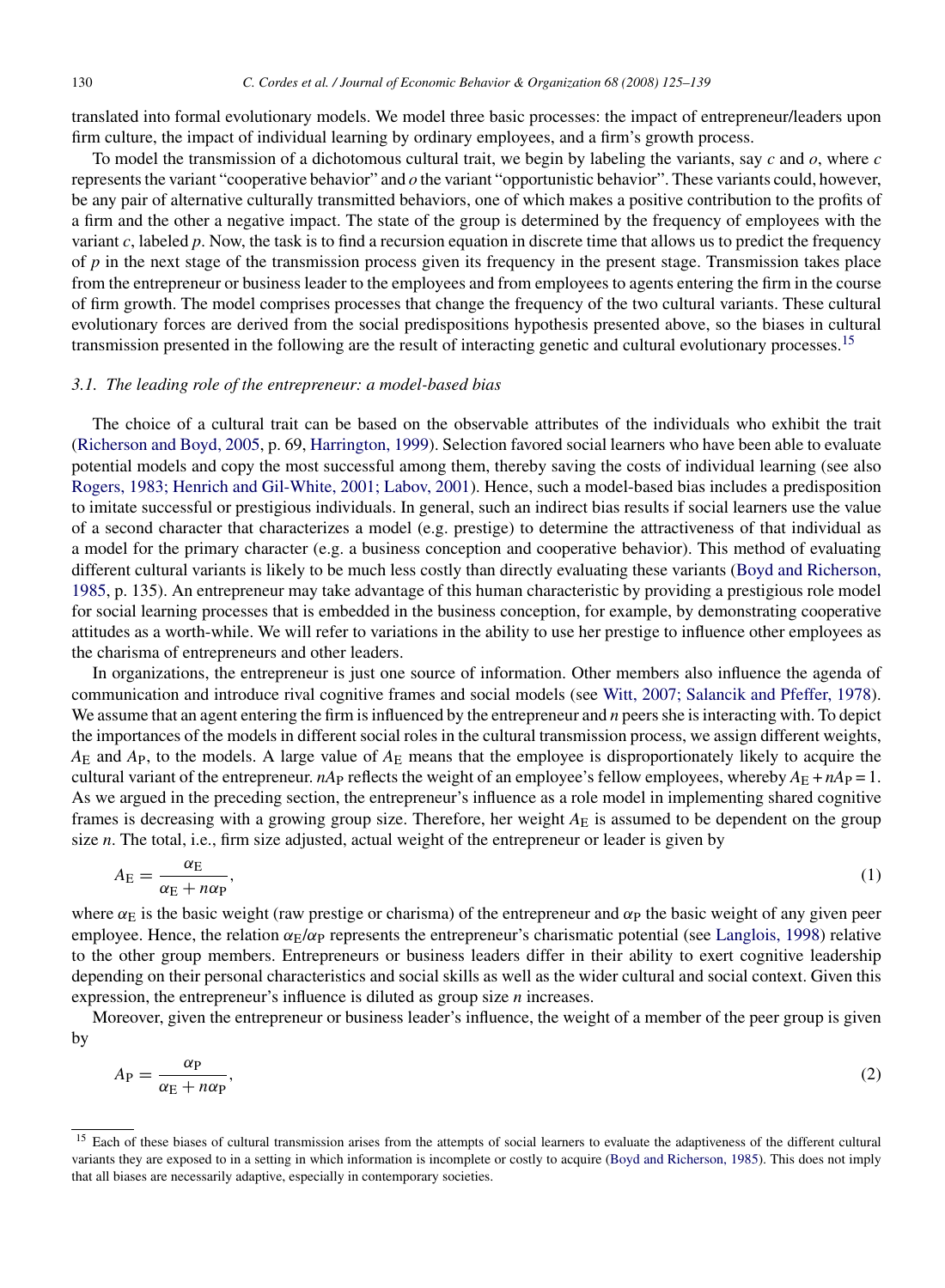<span id="page-6-0"></span>Table 1

| Cultural variant of |                    | Probability that an agent of the new cohort acquires cultural variant |                  |
|---------------------|--------------------|-----------------------------------------------------------------------|------------------|
| Entrepreneur/leader | <i>n</i> peers     |                                                                       | $\boldsymbol{o}$ |
| $\mathcal{C}_{0}$   | $c \ldots c$       | $A_{\rm E}$ + $nA_{\rm P}$                                            |                  |
| $\mathcal{C}_{0}$   | $c \ldots c, o$    | $A_{\rm E} + (n-1)A_{\rm P}$                                          | $A_{\rm P}$      |
| $\mathcal{C}$       | $c \ldots c, o, o$ | $A_{\rm E} + (n-2)A_{\rm P}$                                          | $2A_P$           |
| $\bullet$           |                    |                                                                       |                  |
| $\mathcal{C}_{0}$   | $0. \ldots 0$      | AЕ                                                                    | nAp              |

The probability of agents acquiring trait *c* or *o* given a particular set of models (entrepreneur/leader, peers) that have different total weights (*A*<sub>E</sub>, *A*<sub>P</sub>)

where  $\alpha_p$  is the basic weight of the *i*th worker and  $\alpha_p = \alpha_1 = \alpha_2 = \ldots = \alpha_n$ . The *n* peers' cumulative influence on the social learning process is growing with an increasing group size and a dwindling role of the entrepreneur. Moreover, the weights of the entrepreneur and the peers are normalized by the denominator so that *Ai* gives the weight of the *i*th model relative to the other models encountered by the individual in question.

To characterize the evolution of the group, the model must allow us to predict the changes in the frequency of cultural variants in the course of time. To do this, we derive a recursion that determines  $p$  in the next time step, given the value of  $p$  in this period. This is done by specifying the probability that a particular set of role models makes an individual acquire the cultural variant *c*. Firm employees (*n* in total) may be cooperative (*c*) or opportunistic (*o*). We assume that the entrepreneur is always cooperative. In order to account for the effects of new personnel joining the firm from outside, we suppose that in each time step, a cohort of *n* employees retires and is replaced by *n* new employees who are socialized by all  $n$  old employees, plus the entrepreneur. In addition, we assume that the  $n$  new employees are initially naïve.<sup>16</sup> New employees encounter members of their peer group at random. With these assumptions, the cultural transmission table (Table 1) shows the probability of agents acquiring trait *c* or *o*, given a particular set of models (entrepreneur/leader, *n* peers) that have different total weights ( $A<sub>E</sub>$ ,  $A<sub>P</sub>$ ) and group size *n* (also determining the changing values of  $A_E$  and  $A_P$ ).

The variable *p* measures the frequency of the *c* type in an infinite meta population of firms of size *n*. That is, for illustrative simplicity we are here modeling only the deterministic effect of evolutionary processes. In any given firm, stochastic effects will be important. However, in an infinite population of firms with particular characteristics, *p* will perfectly describe the average frequency of the cooperative variant and  $(1 - p)$  the opportunistic variant. Therefore, the average pairing probability of role models in the transmission table will have  $A_E + pnA_P$  probability of transmitting *c* to each new member of a cohort and probability  $(1 - p)nA_p$  of transmitting the cultural variant *o*. Thus, in an infinite population of firms of size *n*, the partial recursion for the socialization phase with the frequency of *c* after transmission, *p* , given that is was *p* before transmission, is expressed by

$$
p' = A_{\rm E} + p n A_{\rm P}.\tag{3}
$$

#### *3.2. The preference for cooperation and the opportunistic component: two competing motives*

We assume here that individual learning reflects the existence of conflicting human goals. First, an employee may recognize the discrepancy between her personal effort for the firm's interests and her direct benefits accruing from it. Hence, she may lower her effort, i.e., increasing the relative importance of her individual interests. We call this the opportunistic bias μ*co* favoring the cultural variant *o* ([Boyd and Richerson, 1980\).](#page-13-0) Second, as has been argued in Section [2,](#page-2-0) humans have an inclination toward cooperation. We label this propensity the cooperation bias  $\mu_{oc}$  favoring cultural variant *c*. We suppose that each *c* employee has a μ*co* chance of learning to be opportunistic and each *o* employee a  $\mu_{oc}$  chance of learning to become *c*. Hence, the partial recursion for the individual learning phase is

$$
p'' = p' - p'\mu_{co} + (1 - p')\mu_{oc},\tag{4}
$$

<sup>&</sup>lt;sup>16</sup> Cognitive frames, for example, emerge in a complex, unconscious, spontaneous process under the influence of information processed earlier, not least socially continent experience ([Anderson, 2000, c](#page-13-0)h. 3). However, we assume here that all new employees show neutral behavior when they join the firm.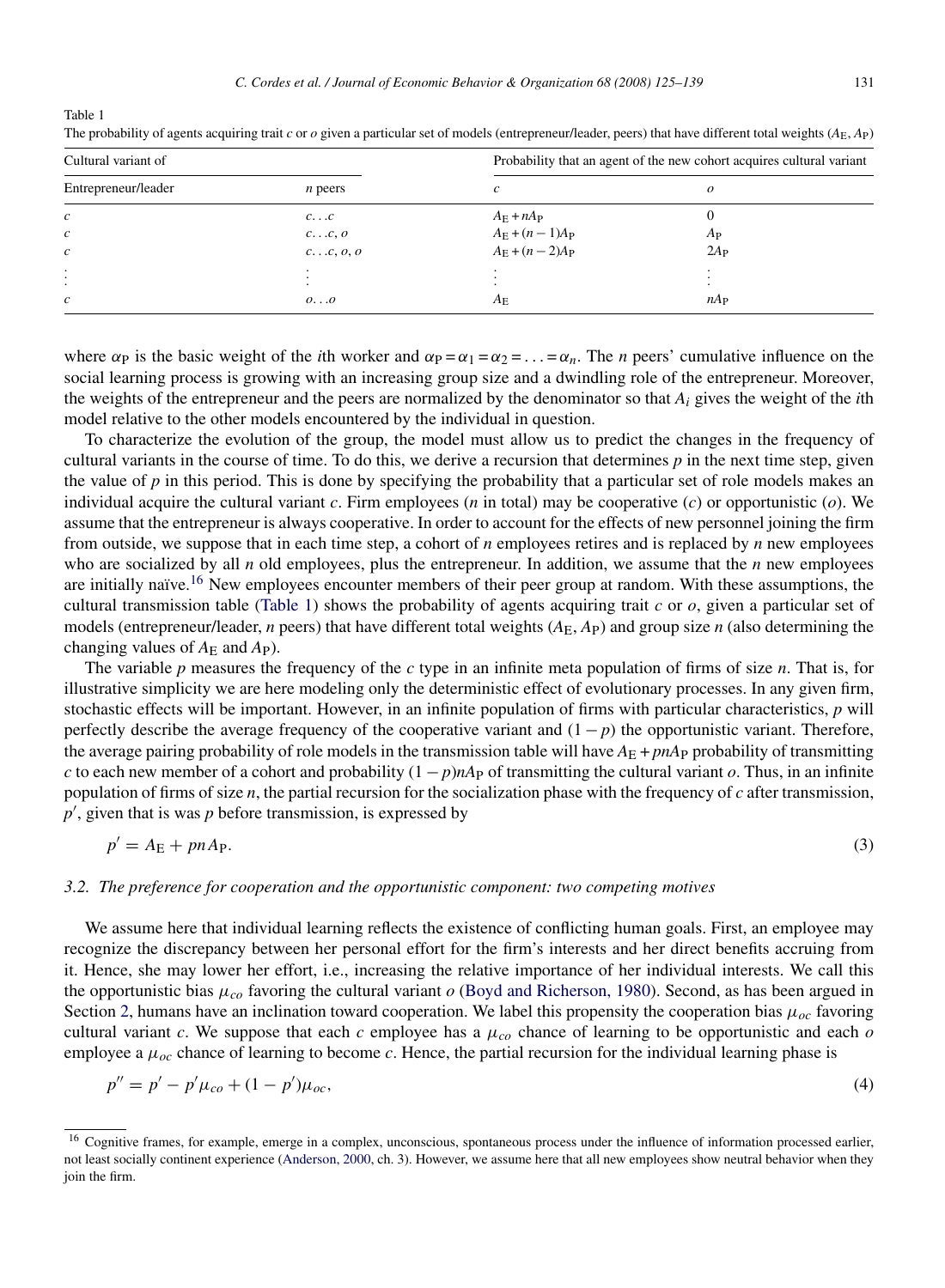<span id="page-7-0"></span>where  $p''$  indicates the frequency of *c* after one complete "generation". We assume that  $\mu_{co} > \mu_{oc}$ . The evolutionarily interesting case appears when the opportunistic cultural variant is preferred to the cooperative one. If the opposite inequality holds, then the cooperative tendencies of individuals would be sufficient to maintain group cooperation without any form of moral leadership. Since even the simplest human societies seem to require some form of prestige based leadership, and multi-person firms virtually always have leadership roles (small partnerships may be exceptions), this assumption makes empirical sense.

#### *3.3. The complete recursion*

The complete recursion for  $p$ , obtained by substituting  $(3)$  into  $(4)$ , is expressed as

$$
p'' = A_{\rm E} + pnA_{\rm P} - (A_{\rm E} + pnA_{\rm P})\mu_{co} + (1 - (A_{\rm E} + pnA_{\rm P}))\mu_{oc}
$$
\n<sup>(5)</sup>

and models the change of *p* in the group over one socialization and learning step. By setting the parameters of the system, we can analyze its long run behavior by conceptually iterating Eq. (5) recursively for many generations. For the purpose of simplification, we assume a positive value for  $\mu_{co}$  while setting  $\mu_{oc} = 0$  in the following. Therefore, we obtain

$$
p'' = AE + pnAP - (AE + pnAP)\muco.
$$
\n(5a)

We now calculate the equilibrium frequency of the cultural variant *c* in the population. At equilibrium the population does not change, so  $p'' - p = 0$ . We subtract p from both sides of (5a). One can determine the equilibrium of the set of coupled recursions implied by (5a) by solving for  $\hat{p}$  denoting the equilibrium frequency of the cooperative cultural variant *c*:

$$
\hat{p} = \frac{1 - \mu_{co}}{1 + \mu_{co} \left( n \frac{\alpha_{\rm P}}{\alpha_{\rm E}} \right)}.
$$
\n<sup>(6)</sup>

The derivative of  $\hat{p}$  with respect to *n*,  $\delta \hat{p}/\delta n$ , is negative for all *n*, i.e., given a certain charismatic potential of the entrepreneur, the level of cooperation within a firm is decreasing with firm size. Consistent with this, the derivative of  $\hat{p}$  with respect to  $\alpha_E$ ,  $\delta \hat{p}/\delta \alpha_E$ , is positive for all *n*, i.e., the larger an entrepreneur's charismatic potential, the higher the level of cooperation in the group for fixed *n*.

#### *3.4. The firm's growth process*

Next, we want to couple the dynamics of level of cooperation in firms to the size of firms. Firms will grow as long as adding new employees is profitable on average. We assume the following recursion for the firm's growth process:

$$
n' = pn(1 + r_c) + n(1 - p)(1 - r_o). \tag{7}
$$

Our reasoning behind that relation is that each employee contributes to the firm's profit, *rc*, or loss, *ro*, where *rc*/*<sup>o</sup>* is measured in units of a standard employee wage. Thus,  $np(1 + r_c)$  represents the number of cooperative employees times the unit resources needed to pay their wage plus the profit they make. To support one employee necessitates the generation of one unit of revenue, while *rc* is the profit resulting from their cooperative behavior that allows new employees to be hired. Similarly,  $n(1 - p)(1 - r_c)$  is the aggregate loss of a firm's income due to opportunistic employees.

We now have two coupled recursions, one describing the development of *p* in time (8) and another one for the changing frequency of *n* (9):

$$
\Delta p = A_{\rm E} + p n A_{\rm P} - (A_{\rm E} + p n A_{\rm P}) \mu_{co} - p \qquad (p'' - p = \Delta p) \tag{8}
$$

$$
\Delta n = pn(1 + r_c) + n(1 - p)(1 - r_o) - n \qquad (n' - n = \Delta n). \tag{9}
$$

For the immediately following calculations, we assume a symmetrical profit/loss case so that  $r_c = r_o = r$ . We will later again differentiate between these two parameters. Next, we calculate the equilibria for our model.  $\Delta p$  becomes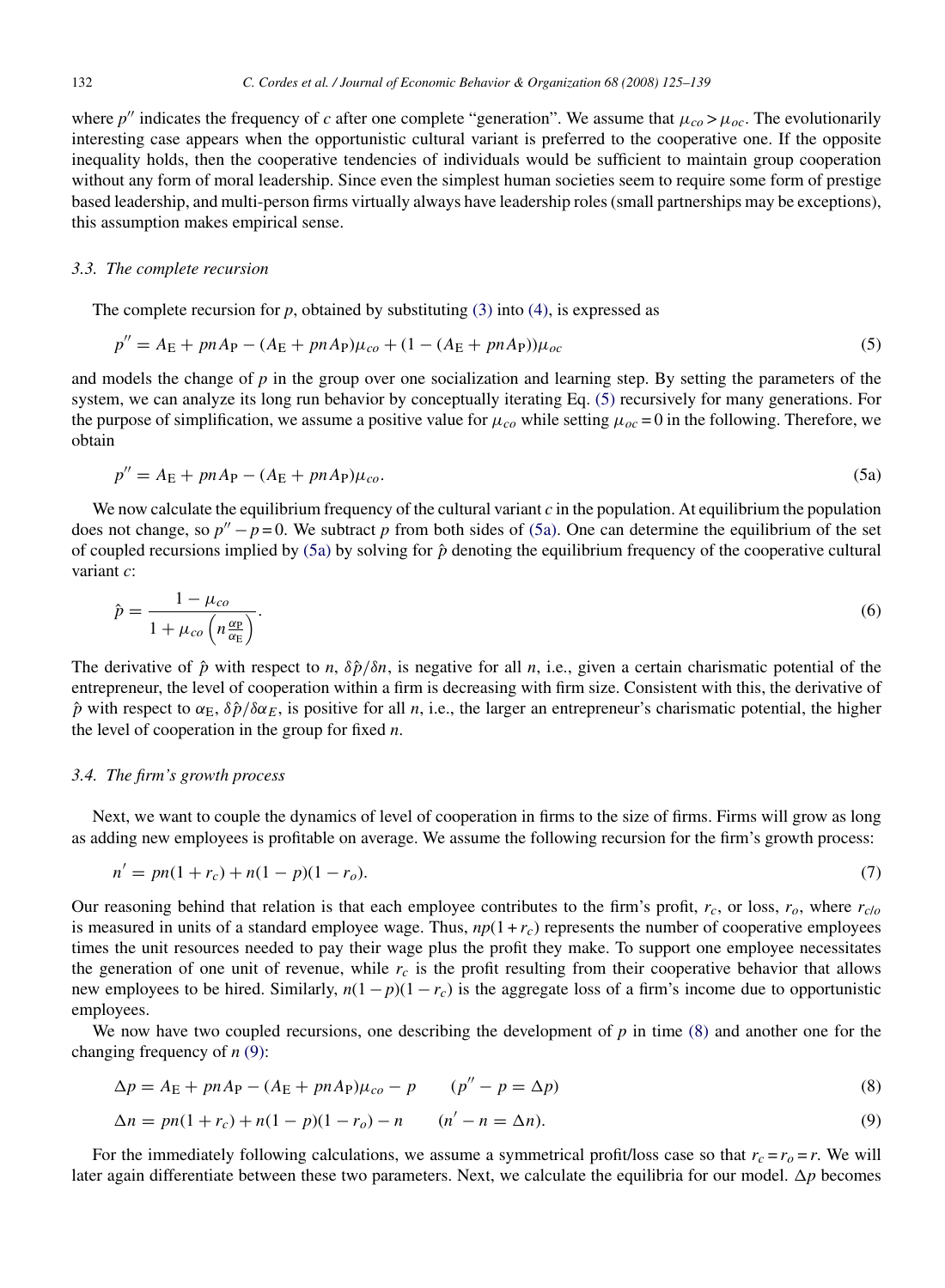<span id="page-8-0"></span>zero if

$$
\hat{p} = \frac{1 - \mu_{co}}{1 + n\mu_{co}(\alpha_P/\alpha_E)}.
$$
\n(10)

 $\Delta n$  becomes zero if  $\hat{n} = 0$  or, substituting (10) into [\(9\), i](#page-7-0)f

$$
\hat{n} = \frac{1 - 2\mu_{co}}{\mu_{co}(\alpha_{\rm P}/\alpha_{\rm E})}.\tag{11}
$$

In addition, by combining  $\hat{n} = 0$  and (10) we yield  $\hat{p} = 1 - \mu_{co}$ . Substituting (11) into (10) gives us  $\hat{p} = 1/2$ . As is shown in the Appendix B (available on the JEBO website), the equilibrium at  $\hat{p} = 1/2$  and  $\hat{n} = 1 - 2\mu_{co}/(\mu_{co}(\alpha_{\rm P}/\alpha_{\rm E}))$ is stable and has some interesting properties. If a firm of a certain size starts with a level of cooperation below  $p = 0.5$ , the number of group members will decrease. This process continues until *p* reaches 0.5. At that moment, *n* stabilizes at a certain level given by  $\hat{n}$ . On the other hand, as long as  $p > 0.5$ , the firm grows until the decreasing influence of the entrepreneur or business leader causes *p* to fall to 0.5. In both cases, the firm size that is finally reached is crucially influenced by  $\mu_{co}$ . A high value of  $\mu_{co}$  shortens the firm's growth process when  $p > 0.5$  and accelerates its decline when *p* < 0.5 and *vice versa*.

# *3.5. The level of cooperation and firm size*

Additional insights concerning firm size and the level of cooperation can be gained by dropping the requirement that  $r_c$  and  $r_o$  are equal. The more general expression for  $\hat{p}$  in terms of the profit variables is

$$
\hat{p} = \frac{r_o}{r_c + r_o}.\tag{12}
$$

According to this expression, the level of cooperation within a firm depends on the relation given by (12). The corresponding value of  $\hat{n}$  is given by

$$
\hat{n} = \frac{(r_c - \mu_{co}(r_c + r_o))\alpha_E}{r_o\mu_{co}\alpha_P}.
$$
\n(13)

As indicated by the derivatives of  $(13)$  with respect to  $r_c$ , the profit cooperative employees yield, and  $r_o$ , the loss incurred by opportunistic behavior (see Appendix B),  $\hat{n}$  is always growing in  $r_c$  and decreasing in  $r_o$ . The opposite holds for  $\hat{p}$  (Eq. (12)). This has interesting implications for the relationship between  $r_{c/o}$ , the level of cooperation, and group size: if  $r_c$  is large relative to  $r_o$ , the firms' numbers of employees are large and the frequency of cooperative agents is low. On the other hand, if *ro* is relatively large, the firm's sizes are small and the level of cooperation is high. The next section will discuss some potential theoretical implications of these findings.

#### **4. Implications for the theory of the firm**

It is possible to derive some insights concerning a firm's growth process and equilibrium size from the model developed in the preceding section. Eq. [\(6\),](#page-7-0) denoting the equilibrium frequency of the cooperative cultural variant *c*, shows that given a certain charismatic potential of the entrepreneur or business leader, the level of cooperation is decreasing with firm size, or to put it differently, the business conception that has to be conveyed to the employees via intense communication processes loses its power to motivate agents to contribute cooperatively to a common goal instead of private interests. This is due to the dilution effect decreasing the entrepreneur or leader's weight  $A_{\rm E}$  in socialization.<sup>17</sup> Therefore, depending on the entrepreneur's charismatic potential, firms have different growth potentials, a cognitive constraint to firm development. Starting from an initially high level of cooperation, group size can increase for a longer period of time before *p* reaches its equilibrium value and firm growth comes to a halt, as is

<sup>&</sup>lt;sup>17</sup> As a referee has indicated, partners or small teams may also assume the leadership and entrepreneurial role in a firm, as has been emphasized by [Penrose \(1959\). S](#page-14-0)uch a group would probably enhance the entrepreneurial influence in the socialization of new employees and counteract its dilution by growing group size. For simplicity, we focus here on the individual entrepreneur. However, we will briefly discuss an intra-organizational subdivision of entrepreneurship below.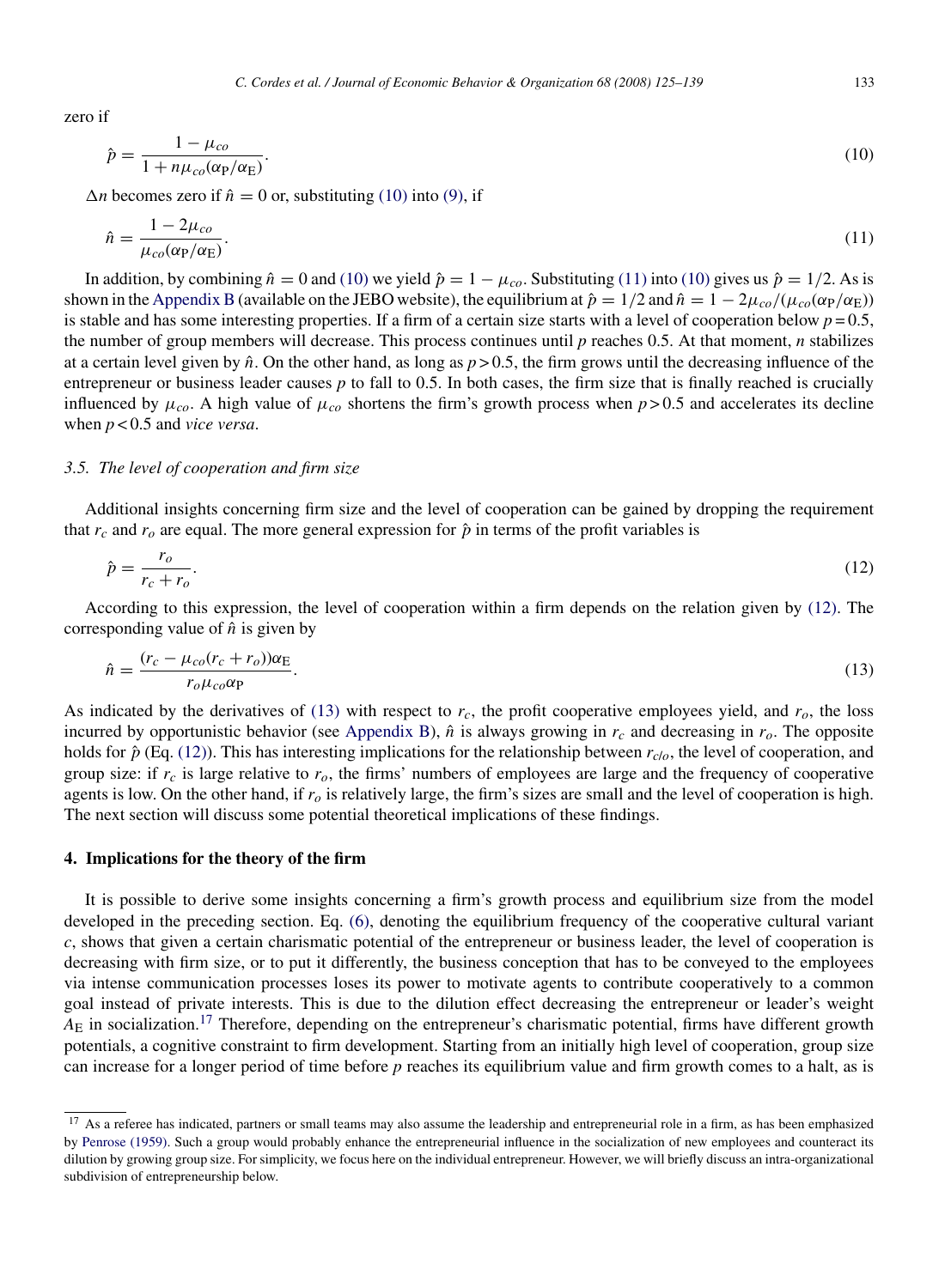expressed by Eqs. [\(10\)](#page-8-0) and [\(11\). A](#page-8-0)t this point, organizational innovations, such as the creation of middle management to help the entrepreneur or leader spread her vision, are required if the business is to continue to expand.

**Proposition 1.** *An entrepreneur's capability to convey a business conception to a firm's employees is subject to cognitive constraints. As a result, in the course of a firm's growth process, the level of cooperation is decreasing. Contingent on the entrepreneur's charismatic potential, firms have different growth potentials in this stage of their existence*.

Another implication derived from these equilibrium values of  $\hat{n}$  and  $\hat{p}$  in the case of a growing firm concerns the potential failure of entrepreneurs due to a decline in their charisma with age or their replacement by a leader with less charisma. A drop in the leader's charisma will support a level of cooperation insufficient to pay wages and make a positive profit at the size of the old equilibrium, and the firm's size will inevitably decrease, albeit slowly if the rate of conversion from cooperative to opportunistic behavior  $(\mu_{co})$  on the part of ordinary employees is low.<sup>18</sup> Decline from the peak size of a firm can be very slow because cultural inertia can maintain a charismatic entrepreneur's business vision for some time after her departure.

Although the frequency of the cooperative cultural variant is increasing in the course of a shrinking group size, the firm is trapped at a low level of personnel absent the arrival of a highly charismatic leader. This level crucially depends on the value of μ*co*, the learning bias favoring the opportunistic variant. Since employment contracts often make shrinkage of employment costly, a firm that is out of equilibrium may shrink too slowly to avoid bankruptcy or a prolonged troubled decline as repeated efforts to find new leadership that can stabilize the company fail. Venture capitalists and consulting firms call these stagnating firms the "living dead" [\(Kenney and von Burg, 1999\).](#page-13-0) In a dynamic world, firm cultures can be rendered obsolete by the rise of better business concepts elsewhere in an industry or by external shocks to the whole industry. The conservatism of ordinary employees and the difficulty of finding new leaders with outstanding charisma perhaps contribute to industries, like airlines and auto manufacturers, where a fair proportion of old living dead firms coexist with younger growing firms for a prolonged time. The larger a firm the rarer the leadership talent needed to stabilize it and the more inertia is present in the form of older employees socializing new hires with obsolete cognitive frames.

# **Proposition 2.** *If an entrepreneur's charismatic potential is insufficient to sustain firm growth, the firm's stagnating final size depends mainly on the relative strength of the learning bias favoring the opportunistic cultural variant*.

As has been shown by Eqs. [\(12\)](#page-8-0) and [\(13\), i](#page-8-0)f the costs of opportunistic behavior are high, i.e., *ro* is large, then firm size stays small. Collectively shaped cognitive frames enable a high degree of cooperativeness within these small, intensely communicating groups. The entrepreneur or leader can easily maintain a high level of cooperation in these smaller organizations by exerting cognitive leadership. Moreover, this is a determinant of firm size very different from transaction cost based explanations, for the argument does not rely on a comparison of market versus firm internal interactions. Especially in firms consisting of highly independent, specialized employees with a great level of selfmotivated responsibility-taking, opportunistic behavior would be harmful. Professional partnerships where a single partner's scandalous behavior has the potential to damage the firm's reputation seriously might exemplify this. This argument may provide an explanation for why expert firms are often small or why, for example, consultant firms have a structure that is explicitly based on small groups. On the other hand, if the costs of opportunistic behavior are low and the gains from cooperation are high, relatively few cooperative employees can support a large firm. Firms earning monopolistic profits might exemplify this case. The employees' tasks would most probably be of a nature that prevents great losses from shirking behavior, maybe due to easily observable effort and results of performance. In this case, a moderate monitoring regime may be sufficient to keep opportunism in check. Still, a higher starting level of cooperation and thereby induced gains from cooperation – induced by a charismatic entrepreneur – enables a firm to finally reach a bigger size.

**Proposition 3.** *If the costs of opportunistic behavior are high, firm size stays small, thereby facilitating a higher level of cooperation within the group. If these costs are low, relatively few cooperative employees can support a large firm*.

<sup>&</sup>lt;sup>18</sup> The conformity bias mentioned in Section [2](#page-2-0) can amplify the increase or decrease of the level of cooperation above or below  $p = 0.5$ . At this point, this effect is not explicitly considered in the model.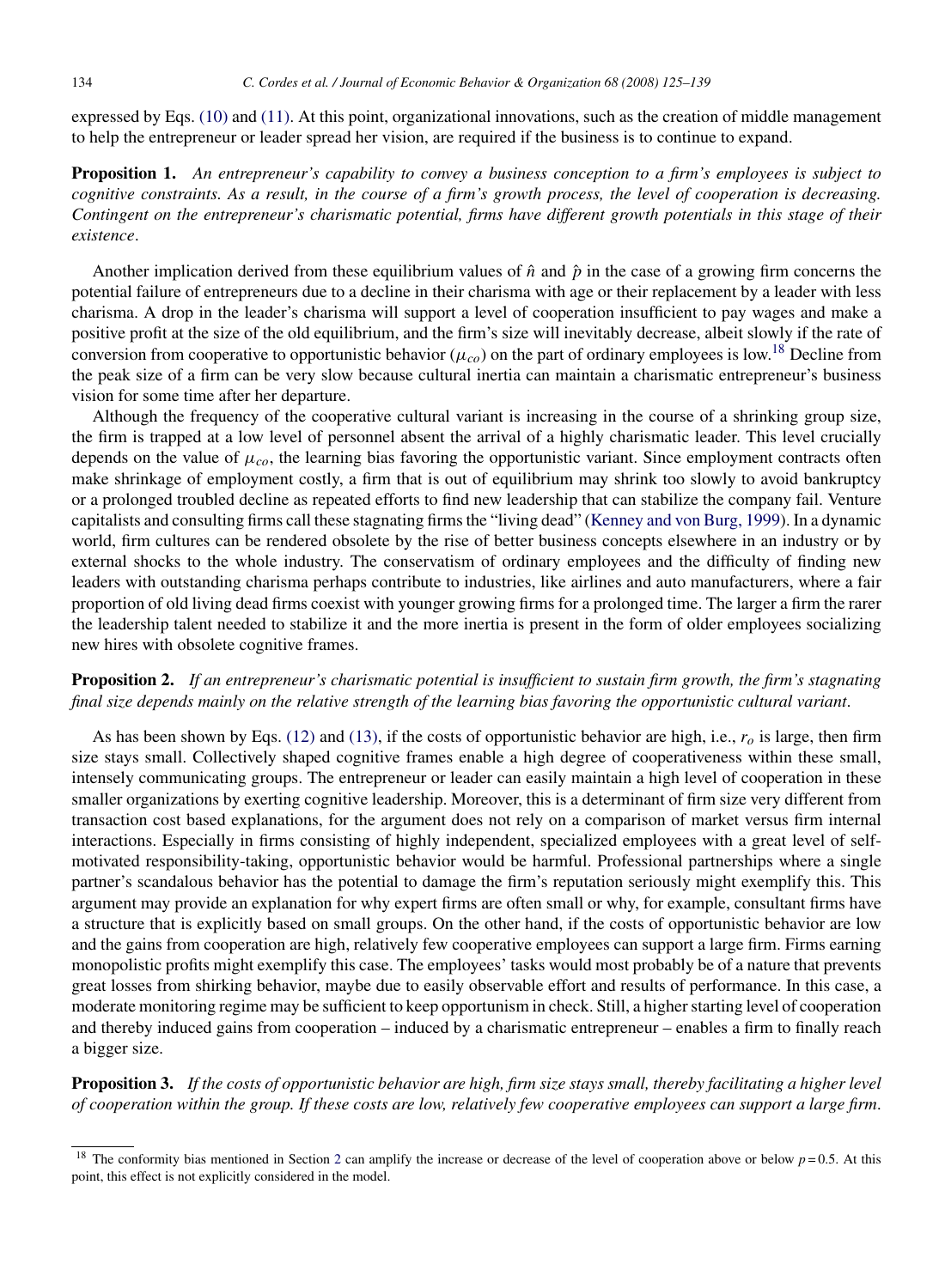A central challenge for an entrepreneur in running an enterprise is to cope with the fact that humans evolved a social psychology that consists of an element of cooperative dispositions and a selfish element (see [Richerson and Boyd,](#page-14-0) [1999\).](#page-14-0) People are imperfect but effective contingent cooperators. Humans' social psychology induces evolutionary biases toward cultural systems of morality and convention that prepare the stage for sophisticated systems of cooperation such as businesses. The cultural transmission of social norms can amplify humans' social predispositions. However, humans' vices as well as virtues can act to bias the evolution of culture (also bad habits may attract imitators). Thus, an entrepreneur's task is partly to bias the biases that shape an organization's cultural evolution. Our model has shown some potential dynamics caused by cultural evolutionary forces taking effect in a firm context that facilitate or prevent the establishment of a cooperative regime. Insights into human nature and cultural evolution can clarify how a business leader may influence the social institutions of firms and how it is feasible to create as much cooperation and as little conflict as is possible given the complex social proclivities of employees.

For instance, an entrepreneur who is promoting a business conception that explicitly emphasizes the selfish purpose of the firm, for example, one that is solely focusing on profits, may also, in his prominent role as a social model (implying a great value of  $A_E$ ), foster the concept of selfishness within the firm or group.<sup>19</sup> People tend to look for justifications for selfish behavior (see [Salancik and Pfeffer, 1978\);](#page-14-0) a selfish business conception may provide one, or to put it differently, the firm's engagement in social or environmental responsibility can assign a higher general value to cooperative and altruistic behaviors and the underlying cultural variants, thereby promoting their transmission within the organization. This could, for example, lead to a higher value of the learned component of the parameter  $\mu_{oc}$ , the direct bias of cooperation that was zero in our model above. According to this argument, it can be profitable for a firm to invest in social or environmental projects due to their indirect effect on the spreading of cooperative cultural variants among its own employees and the positive effects on firm performance connected to this.<sup>20</sup>

# **Proposition 4.** *In her prominent role as a social model, an entrepreneur's general behavior influences the evaluation and subsequent dissemination of cultural variants with the firm*.

If firms are more than simple nodes in a network of market transactions, new questions and phenomena arise for the theory of the firm ([Simon, 1991\).](#page-14-0) A prominent topic within this strand of thinking has been a theoretical puzzle: the fact that the two coordination forms, firms and markets, operate in parallel (for an overview of this literature see [Rathe and Witt, 2001;](#page-14-0) see also [Hodgson and Knudsen, 2007\).](#page-13-0) For the entrepreneurial pursuit of visions of business opportunities, the choice between firms and markets is a core element [\(Nooteboom, 2000; Witt, 2007\).](#page-14-0) Firms enhance the opportunity for entrepreneurs and other visionary business leaders to inculcate their cognitive frame in employees compared to dealing with market buyers and sellers at arm's length. As regards the question of the relative efficiency of markets and organizations, we argue that an important element of the advantages of organizations such as firms is that they offer a more powerful setting to implement a regime of cooperation than market transactions could do. In a market, anonymous and arm's length transactions give entrepreneurs and cooperative employees no opportunity to socialize new employees.

Hence, a crucial feature of the firm is its ability to induce productive traits such as cooperation among its employees based on the processes of cultural transmission and evolution. Establishing such a regime is an independent argument for why an entrepreneur creates a firm organization for carrying out her business vision instead of exclusively relying on the division of labor via anonymous market transactions. Firms are able to improve on their efficiency and profitability by tapping humans' social predispositions in order to elicit more perfect cooperative behavior.<sup>21</sup> They provide a context in which intense communication, frequent personal contacts, and social learning (the basis of cultural transmission and shared cognitive frames) can take place. Furthermore, it is, to a certain degree, in permanent groups of a certain size that social predispositions can be effectively invoked. In effect, firms are one modern version of the ancient tribes that honed our social psychology. Therefore, a crucial aspect of what makes organizations work as well or as badly as they

<sup>&</sup>lt;sup>19</sup> We have not considered the problem of leadership succession here, but it is easy to see how a gifted entrepreneur or leader could build up a large firm and then be replaced by a leader with less charisma, leading to a decline in the size of the firm.

<sup>&</sup>lt;sup>20</sup> [Dowell et al. \(2000\)](#page-13-0) have shown that firms adopting a stringent environmental standard have much higher market values than firms defaulting to less stringent standards.

 $21$  Successful social organizations occur when the prosocial aspects of the social predispositions are tapped successfully and when the organization is capable of working around their limitations.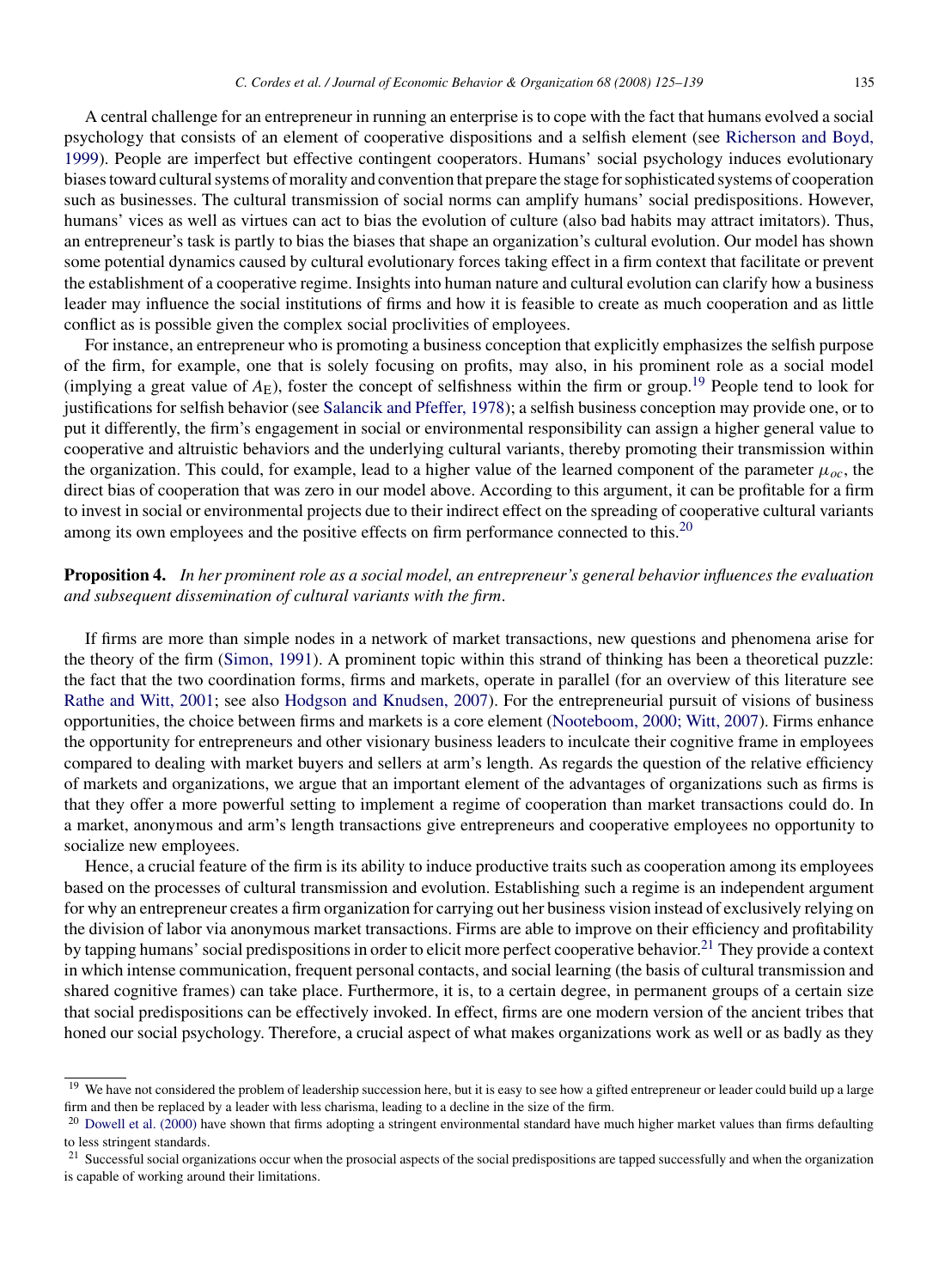do is whether they are able to establish a cooperative regime or not. As a consequence of this argument, an employee's capabilities cannot be taken as given and context independent, as in much of the theory of the firm, but dependent on the firm's corporate culture and the social interaction connected to it.

A meta-analysis of studies of the relationship between corporate social performance, including cooperation and a shared "vision" as crucial components, and corporate financial performance conducted by [Orlitzky et al. \(2003\)](#page-14-0) has found sound empirical evidence that suggests that corporate virtue in the form of social performance is likely to increase a firm's profits. Corporate social performance and financial performance are positively related across a wide variety of industry and study contexts. A firm with a good social performance can built up managerial and entrepreneurial competencies, such as preventive efforts that necessitate significant employee involvement and goodwill, which in turn improve financial outcomes. These firms may also attract better employees, i.e., there would be a high proportion of cooperative agents in the firm's recruitment pool.<sup>22</sup> Hence, organizational effectiveness encompasses both financial and social performance. Obviously, market forces do not penalize firms that are high in corporate social performance (see also [Denison, 1984; Hansen and Wernerfelt, 1989; Baron and Hannan, 2002\).](#page-13-0) Therefore, the predisposition-based motivational mechanisms presented in this paper hint at possibilities for enhancing productivity and efficiency within a firm.

Within groups up to the limits of our tribal social predispositions, congenial people find it easy and natural to function prosocially. Leaders easily create cooperation and group identities in this context by introducing shared cognitive frames, symbols, and rituals that function as prosocial motivators and that can induce feelings of trust, respect, and reciprocity. When the group becomes too big, the social predispositions stop working for the group as a whole.<sup>23</sup> Firms may react to this development by establishing a formalized regime of a detailed, hierarchical instructing and monitoring of the employees' actions [\(Witt, 2007\).](#page-14-0) This would replace the culture of cooperation, delegation, and informal coordination that prevailed before and that encouraged initiative and creativity. Transaction cost based approaches focus on such monitoring and control of people to prevent opportunistic behavior ([Williamson, 2002\).](#page-14-0) However, instead of reducing the latter kind of behavior, monitoring and control threatens peoples' personal sense of autonomy, decreases their intrinsic motivation, and crowds out voluntary cooperation ([Ghoshal and Moran, 1996\).](#page-13-0) [Enzle and Anderson \(1993\)](#page-13-0) have shown that intrinsic motivation is higher under noncontrolling and no-surveillance conditions. Cooperative employees resent tight monitoring as an implication that they are opportunistic agents.<sup>24</sup> Hence, room for self-determined action is necessary to elicit a high level of initiative, cooperation, creativity, and problem solving engagement as well as intrinsic work motivation in general (see also [Baron and Hannan, 2002; Frey](#page-13-0) and Jegen,  $2001$ ).<sup>25</sup>

Alternatively to a monitoring regime, an intra-organizational subdivision of entrepreneurship can be implemented to counteract the dilution effect in growing groups that lowers  $A<sub>E</sub>$ , the business leader's influence in the socialization of employees. Entrepreneurially talented individuals would be assigned to subdivisions of the growing firm to exert entrepreneurial cognitive leadership in smaller groups there. This would imply the introduction of new lines of authority without disrupting the face-to-face legitimacy of sub-leaders, i.e., proximal cognitive leadership ([Witt,](#page-14-0) [2007\).](#page-14-0) Now, however, some higher level leader has to coordinate the emerging group of entrepreneurial peers on an overarching business conception. Both regimes mentioned here are likely to have different cognitive underpinnings and organizational cultures, but they do not necessarily differ in short-run efficiency and profitability. A regime of divided entrepreneurship should be more conducive to maintain employees' highly motivated cooperation and creative problem solving behavior and to be more profitable in the long run. Such interdependency between the growth of an organization and human cognitive dispositions offers some interesting insights into the development of firms. For

<sup>&</sup>lt;sup>22</sup> Firms that value their social responsibilities attract cooperatively inclined people. That would modify the model's assumption that all the new members joining the organization behave neutrally.

<sup>&</sup>lt;sup>23</sup> These thoughts are also important in the context of make-or-buy decisions and the determination of the boundaries between firms and markets; if a firm's growth process is about to reach a critical threshold, there may be an incentive to buy inputs rather than to make them oneself in order not to endanger the prevailing cooperative regime by an increasing group size.

<sup>&</sup>lt;sup>24</sup> However, even in a cooperative regime, a minimum of monitoring and sanctioning is necessary due to a significant minority of people who play selfish strategy.

<sup>&</sup>lt;sup>25</sup> Innate dispositions toward cooperation and group loyalty may increase the individual effort devoted to information updating and creativity beyond that favored by individual advantage alone. Rational, selfish thinking will tend to produce less individual learning than would be optimal from the point of view of the firm or organization due to the altruistic effects of social learning and public good problems.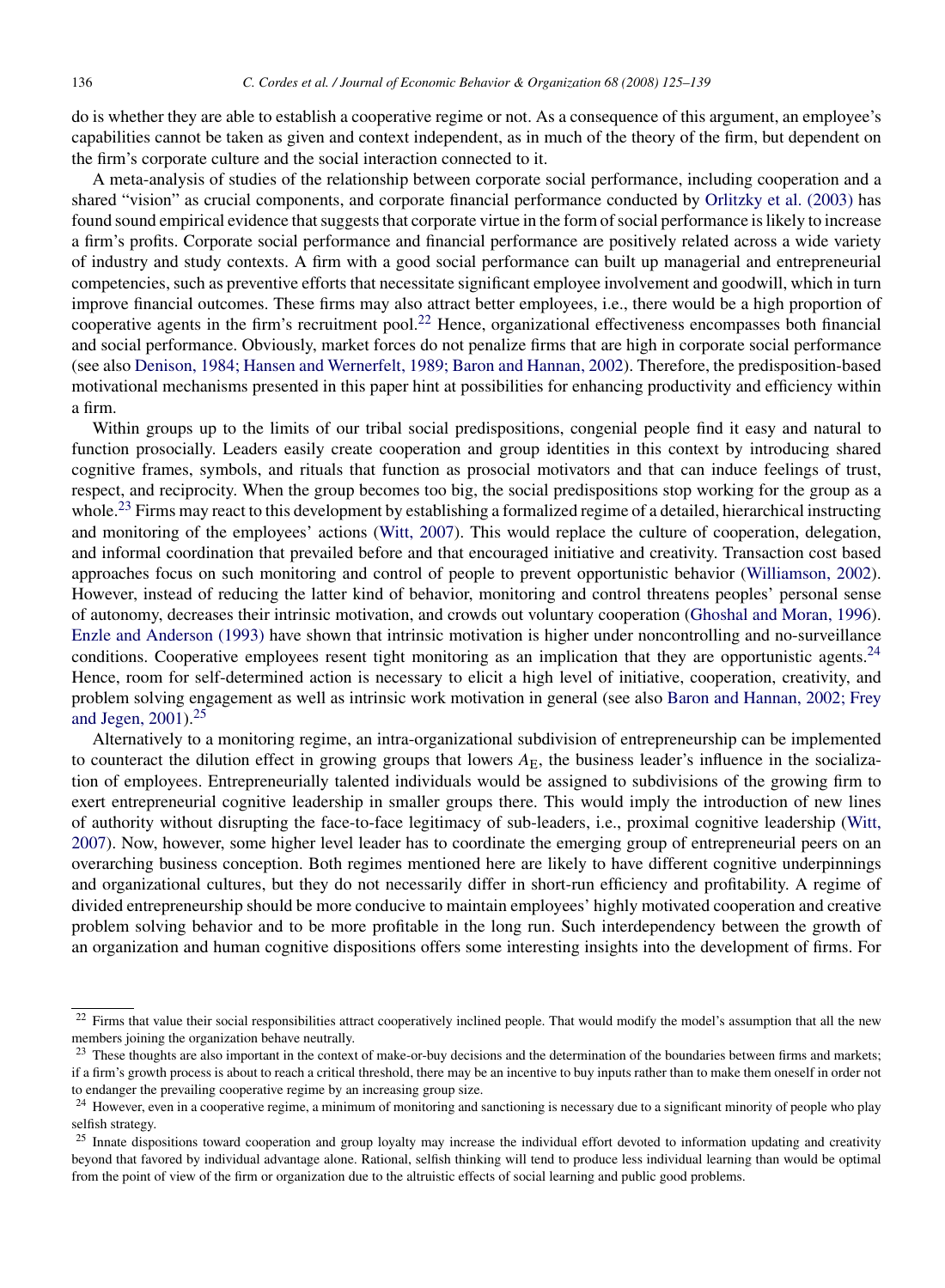<span id="page-12-0"></span>example, investors often find that large firms composed of well-functioning subsidiaries are worth more when they are broken up and made independent. Conglomerates often do not outlive the extraordinary entrepreneurs and investment fads that create them.

Most contributions in the literature on the theory of the firm assume more or less rational, self-interested, and autonomous individuals [\(Foss, 2000\).](#page-13-0) However, given these assumptions, it is not evident how the surplus of a firm can be secured if there are unforeseen contingencies, costs for information, measurement, and enforcement, or if specific investments have to be made [\(Rathe and Witt, 2001\).](#page-14-0) Obviously, employees are motivated by organizational goals combined with organizational identification, material rewards, and supervision. Profit and material incentives are not the only enforcers of organizational efficiency. [Simon \(1991\)](#page-14-0) argued that organizations would be far less effective systems than they actually are if monetary incentives were the principal means of motivation. Indeed, comparative studies have found that it is difficult to identify systematic differences in productivity, efficiency, and staff performance between profit-making, nonprofit, and publicly controlled organizations (e.g., [Weisbrod, 1988, 1989\).](#page-14-0) What is more, [Demsetz](#page-13-0) [and Villalonga \(2001\)](#page-13-0) could not identify statistically significant differences in profits between corporations that were managed by owners and those with diffuse stock ownership. Our explanatory approach based on a set of evolved social predispositions favoring cooperation and group-beneficial traits accounts for the motivational underpinnings of human behavior in these different contexts. It is then possible to explain why, for example, profit-making, nonprofit, and public organizations can all operate well. In all these organizations, given certain structures, such as group sizes tailored to the charisma of leaders, and cultural transmission processes, a cooperative regime can potentially be implemented, given that these organizations can tap a human social psychology adapted to conduct business in tribal scale social systems.

# **5. Conclusions**

Evidence from evolutionary and cognitive science suggests that humans have an evolved psychology that shapes what we learn, perceive, and think [\(Richerson and Boyd, 2005, p](#page-14-0). 4). These cognitive dispositions influence the kinds of cultural variants that spread and persist. What is more, these findings can render assumptions on organizational behavior more concrete, substantiate them, and contribute to a theory of organizations. This paper has shown that humans have predispositions toward cooperation and group-beneficial behaviors that have resulted from a process of gene-culture coevolution [\(Boyd and Richerson, 1982\).](#page-13-0) A firm is a suitable organizational form in which a cooperative regime based on these social predispositions can be established. Moreover, a model of cultural transmission has been proposed that can be considered as a step toward an applied science of cultural evolution in an organizational context. The approach can be generalized to indicate conditions under which a cooperative regime can be maintained in organizations in the course of an evolutionary process. Moreover, it can serve to identify the critical periods of firm development.

We have no quarrel with the transaction costs argument. However, a behavioral approach to organizations that rests solely on transaction costs, routines, or opportunism ignores fundamental components of human predispositions and abilities. Humans are much more cooperative than rational choice theory would predict. Furthermore, a cooperative regime can generate benefits to the firm that are not feasible via market contracting and, thus, provides motives other than, for example, transaction cost advantages for choosing the organizational form of the firm. Moreover, our prosocial predispositions act to bias individual learning in the process of cultural evolution. Norms and institutions are built up by cultural evolution within organizations, supporting a more cooperative regime than can be sustained by individual level processes acting alone. Therefore, when setting up a multi-person firm, it may not be transaction cost arguments that motivate this action, but rather reasons related to the cognitive and cultural evolutionary dimensions. In this respect, the entrepreneur provides a crucial cognitive input for the establishment of a cooperative regime within the firm. Consequently, differences in incentive and transaction costs are not the only reasons why there are different forms of economic organization (see also [Hodgson, 2004\).](#page-13-0) If this paper's argument is right, we are no longer compelled to accept the traditional view that universal opportunism is the only stable behavioral equilibrium within the context of the firm.

#### **Appendix A. Supplementary data**

Supplementary data associated with this article can be found, in the online version, at doi:10.1016/j.jebo. 2008.03.008.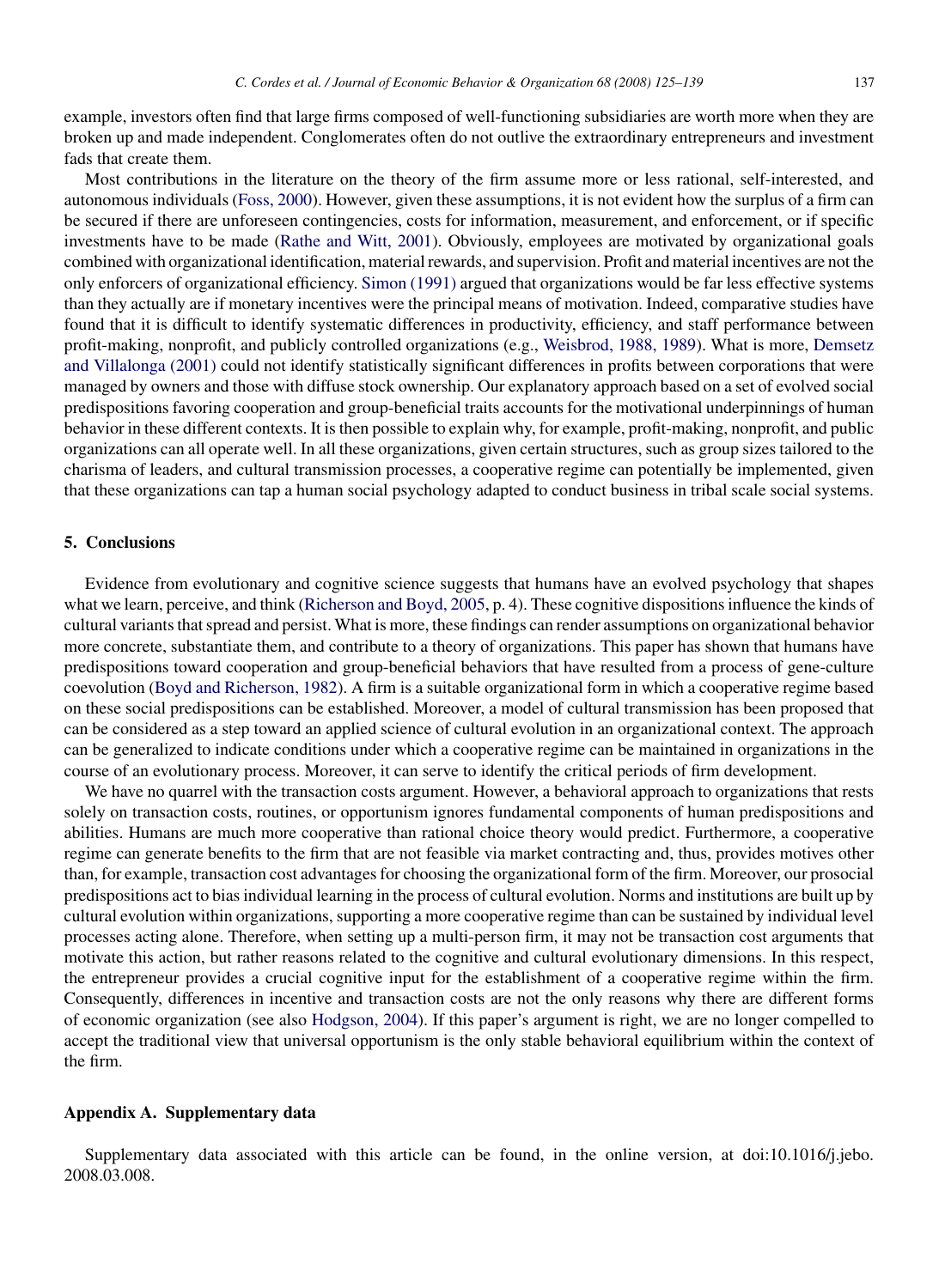## <span id="page-13-0"></span>**References**

- Alchian, A.A., 1950. Uncertainty, evolution, and economic theory. Journal of Political Economy 58, 211–222.
- Alchian, A.A., Demsetz, H., 1972. Production, information costs, and economic organization. American Economic Review 62, 777–795. Anderson, J.R., 2000. Cognitive Psychology and its Implications. Worth, New York.

Aronson, E., Wilson, T.D., Akert, R.M., 2002. Social Psychology. Prentice-Hall, Upper Saddle River, NJ.

Baron, J.N., Hannan, M.T., 2002. Organizational blueprints for success in high-tech start-ups. California Management Review 44, 8–36.

Bergstrom, T.C., 2002. Evolution of social behavior: individual and group selection. Journal of Economic Perspectives 16 (2), 67–88.

Boehm, C., 1999. Hierarchy in the Forest: The Evolution of Egalitarian Behavior. Harvard University Press, Cambridge, MA.

Bolton, G.E., Ockenfels, A., 2000. ERC: a theory of equity, reciprocity, and competition. American Economic Review 90, 166–193.

Bowles, S., 2004. Microeconomics: Behavior, Institutions, and Evolution. Princeton University Press, Princeton.

Boyd, R., Richerson, P.J., 1980. Sociobiology, culture and economic theory. Journal of Economic Behavior and Organization 1, 97–121.

Boyd, R., Richerson, P.J., 1982. Cultural transmission and the evolution of cooperative behavior. Human Ecology 10, 325–351.

Boyd, R., Richerson, P.J., 1985. Culture and the Evolutionary Process. University of Chicago Press, Chicago.

Boyd, R., Richerson, P.J., 1989. Social learning as an adaptation. Lectures on Mathematics in the Life Sciences 20, 1–20.

Boyd, R., Richerson, P.J., 1993. Rationality, imitation, and tradition. In: Day, R.H., Chen, P. (Eds.), Nonlinear Dynamics and Evolutionary Economics. Oxford University Press, New York, pp. 131–149.

Boyd, R., Richerson, P.J., 2002. Group beneficial norms can spread rapidly in a structured population. Journal of Theoretical Biology 215, 287–296. Coase, R.H., 1937. The nature of the firm. Economica 4, 386–405.

Coase, R.H., 1992. The institutional structure of production. American Economic Review 82, 713–719.

Cyert, R.M., March, J.G., 1963. A Behavioral Theory of the Firm. Prentice-Hall, New Jersey.

Deal, T.E., Kennedy, A.A., 1982. Corporate Cultures: The Rites and Rituals of Corporate Life. Addison-Wesley, Reading, MA.

Demsetz, H., Villalonga, B., 2001. Ownership structure and corporate performance. Journal of Corporate Finance 7, 209–233.

Denison, D.R., 1984. Bringing corporate culture to the bottom line. Organizational Dynamics 13, 4–22.

Denison, D.R., 1996. What is the difference between organizational culture and organizational climate? A native's point of view on a decade of paradigm wars. The Academy of Management Review 21, 619–654.

Dowell, G., Hart, S., Yeung, B., 2000. Do corporate global environmental standards create or destroy market value? Management Science 46, 1059–1074.

Enzle, M.E., Anderson, S.C., 1993. Surveillant intentions and intrinsic motivation. Journal of Personality and Social Psychology 64, 257–266.

Fehr, E., Gächter, S., 2000. Cooperation and punishment in public goods experiments. American Economic Review 90, 980–994.

Fehr, E., Schmidt, K.M., 1999. A theory of fairness, competition, and cooperation. The Quarterly Journal of Economics 114, 817–868.

Foss, N.J., 2000. The theory of the firm: An introduction to themes and contributions. In: Foss, N.J. (Ed.), The Theory of the Firm. Critical Perspectives on Business and Management. Routledge, London, pp. xv–lxi.

Frey, B.S., Jegen, R., 2001. Motivation crowding theory: a survey of empirical evidence. Journal of Economic Surveys 15, 589–611.

Ghoshal, S., Moran, P., 1996. Bad for practice: a critique of the transaction cost theory. Academy of Management Review 21, 13–47.

Gintis, H., Bowles, S., Boyd, R.T., Fehr, E. (Eds.), 2005. Moral Sentiments and Material Interests: The Foundations of Cooperation in Economic Life. MIT Press, Cambridge, MA.

Güth, W., van Damme, E., 1998. Information, strategic behavior, and fairness in ultimatum bargaining: an experimental study. Journal of Mathematical Psychology 42, 227–247.

Hansen, G.S., Wernerfelt, B., 1989. Determinants of firm performance: the relative importance of economic and organizational factors. Strategic Management Journal 10, 399–411.

Harrington Jr., J.E., 1999. Rigidity of social systems. Journal of Political Economy 107, 40–64.

Henrich, J., 2004. Cultural group selection, coevolutionary processes and large-scale cooperation. Journal of Economic Behavior and Organization 53, 3–35.

Henrich, J., Boyd, R., 1998. The evolution of conformist transmission and the emergence of between-group differences. Evolution and Human Behavior 19, 215–241.

Henrich, J., Gil-White, F.J., 2001. The evolution of prestige: freely conferred deference as a mechanism for enhancing the benefits of cultural transmission. Evolution and Human Behavior 22, 165–196.

Hodgson, G.M., 2004. Opportunism is not the only reason why firms exist: why an explanatory emphasis on opportunism may mislead management strategy. Industrial and Corporate Change 13, 401–418.

Hodgson, G.M., Knudsen, T., 2007. Firm-specific learning and the nature of the firm: why transaction costs may provide an incomplete explanation. Revue Economique 58, 331–350.

Kameda, T., Diasuke, N., 2002. Cost-benefit analysis of social/cultural learning in a nonstationary uncertain environment: an evolutionary simulation and an experiment with human subjects. Evolution and Human Behavior 23, 373–393.

Kenney, M., von Burg, U., 1999. Technology, entrepreneurship and path dependence: industrial clustering in Silicon Valley and Route 128. Industrial and Corporate Change 8, 67–103.

Kotter, J.P., Heskett, J.L., 1992. Corporate Culture and Performance. Free Press, New York.

Labov, W., 2001. Principles of Linguistic Change: Social Factors. Blackwell, Oxford.

Langlois, R.N., 1998. Personal capitalism as charismatic authority: the organizational economics of a Weberian concept. Industrial and Corporate Change 7, 195–213.

Langlois, R.N., 2003. Cognitive comparative advantage and the organization of work: lessons from Herbert Simon's vision of the future. Journal of Economic Psychology 24, 167–187.